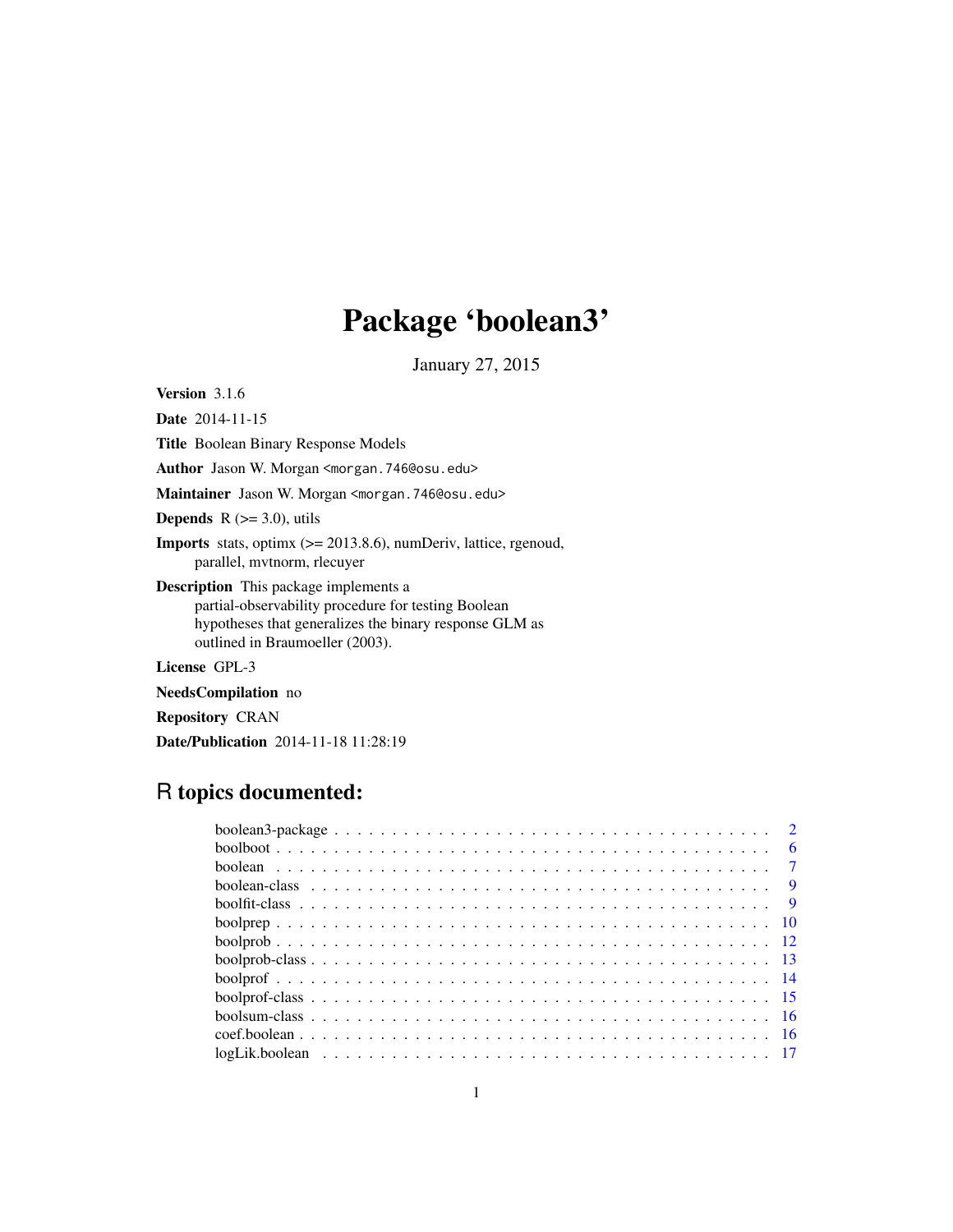<span id="page-1-0"></span>

| Index | 26 |
|-------|----|

boolean3-package *Modeling Causal Complexity*

#### Description

Boolean binary response models are a family of partial-observability binary response models designed to permit researchers to model causal complexity, or multiple causal "paths" to a given outcome.

# Details

Boolean permits estimation of Boolean binary response models (see Braumoeller 2003 for derivation), which are a family of partial-observability n-variate models designed to permit researchers to model causal complexity, or multiple causal "paths" to a given outcome. The various "paths" are modeled as latent dependent variables that are multiplied together in a manner determined by the logic of their (Boolean) interaction. If, for example, we wanted to model a situation in which diet OR smoking causes heart failure, we would use one set of independent variables (caloric intake, fat intake, etc.) to predict the latent probability of diet-related coronary failure  $(y1^*)$ , use another set of variables (cigarettes smoked per day, exposure to second-hand smoke, etc.) to predict the latent probability of smoking-related coronary failure  $(y2^*)$ , and model the observed outcome (y, or coronary failure) as a function of the Boolean interaction of the two:  $Pr(y = 1)$  $1 - ([1 - y1^*] \times [1 - y2^*])$ . Independent variables that have an impact on both latent dependent variables can be included in both paths. Any combination of any number of ANDs and ORs can be modeled, though the procedure becomes exponentially more data-intensive as the number of interactions increases.

| Package:  | boolean3   |
|-----------|------------|
| Type:     | Package    |
| Version:  | 3.1.6      |
| Date:     | 2014-11-15 |
| License:  | $GPL-3$    |
| LazyLoad: | yes        |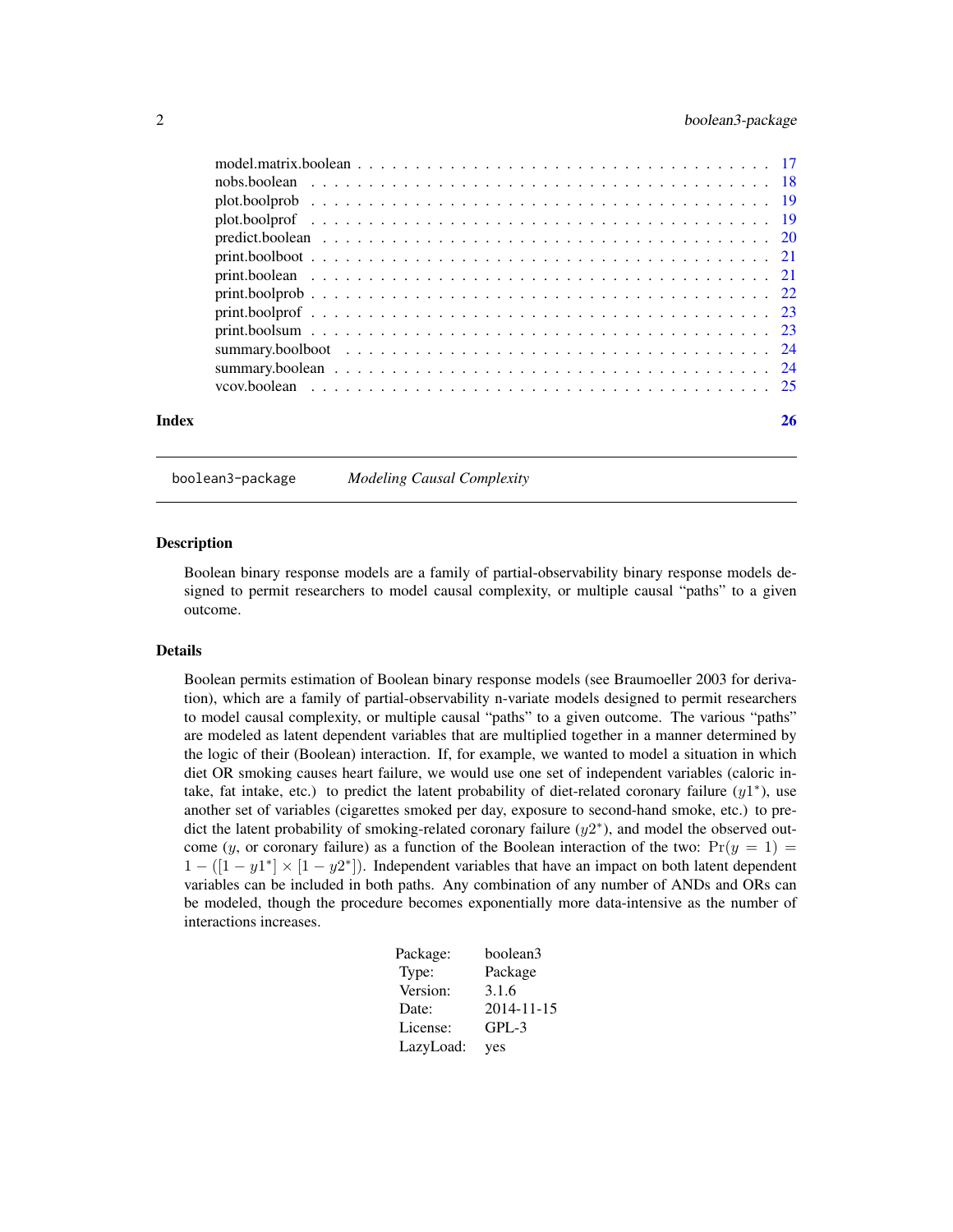#### <span id="page-2-0"></span>Note

boolean3 was developed by Jason W. Morgan under the direction of Bear Braumoeller with support from The Ohio State University's College of Social and Behavioral Sciences. The package represents a significant re-write of the original boolean implementation developed by Bear Braumoeller, Ben Goodrich, and Jacob Kline. Please see the release notes and accompanying documentation for details regarding the many changes made in this version.

#### Author(s)

Jason W. Morgan (<morgan.746@osu.edu>)

#### References

Braumoeller, Bear F. (2003) "Causal Complexity and the Study of Politics." *Political Analysis* 11(3): 209–233.

# See Also

See [boolprep](#page-9-1) for model setup and [boolean](#page-6-1) for estimation.

#### Examples

```
## Generate some fake data
require(mvtnorm)
set.seed(12345)
N < -2000Df \le - cbind(1, rmvnorm(N, mean=rep(0, 5)))
## Set coefficients
beta.a <- c(-2.00, 0.33, 0.66, 1.00)
beta.b <- c(0.00, 1.50, -0.25)
## Generate path probabilities following a normal model.
y.a <- as.vector(pnorm(tcrossprod(beta.a, Df[, 1:4])))
y.b <- as.vector(pnorm(tcrossprod(beta.b, Df[, c(1, 5, 6)])))
## AND and OR-model
or \le function(x, y) { x + y - x * y }
and \leq function(x, y) { x * y }
y.star.OR \leq or(y.a, y.b)y.star.AND \leftarrow and(y.a, y.b)## Observed responses
y.OR <- rbinom(N, 1, y.star.OR)
y.AND <- rbinom(N, 1, y.star.AND)
## Set up data.frame for estimation
Df \leftarrow \text{cbind}(1, DF)Df <- as.data.frame(Df)
Df[, 1] <- y.OR
Df[, 2] <- y.AND
```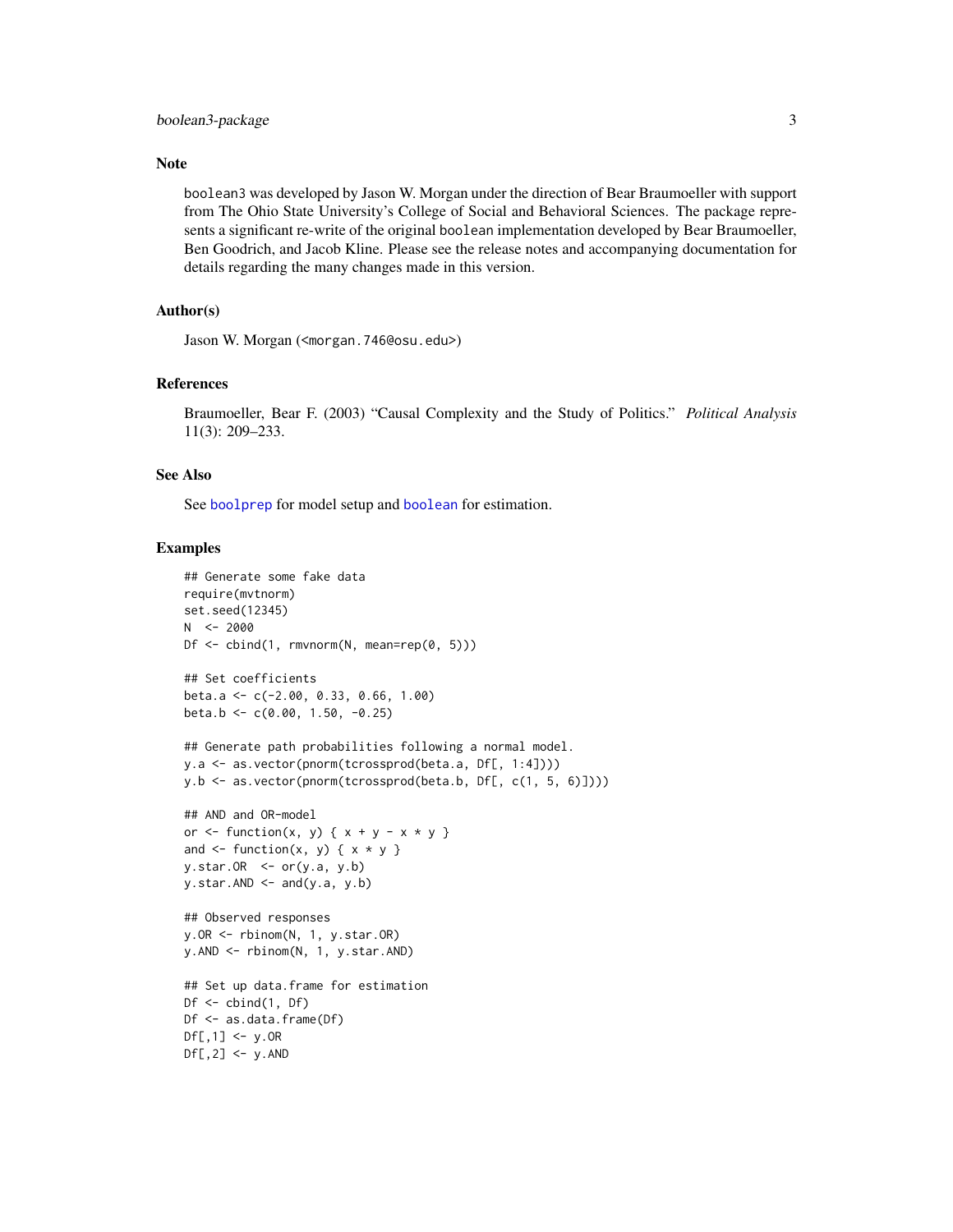```
names(Df) <- c("y.OR", "y.AND", "x1", "x2", "x3", "x4", "x5")
## Before estimating, boolean models need to be specified using the
## boolprep function.
## OR model, specified to use a probit link for each causal path. This
## matches the data generating process above.
mod.OR <- boolprep(y.OR ~ (a | b), a ~ x1 + x2 + x3, b ~ x4 + x5,
                   data = Df, family=list(binomial("probit")))
## IF you really want to, it's also possible to specify a different
## link function for each causal path. These should be in the same
## order as specified in the model formula.
mod.OR2 <- boolprep(y.OR ~ (a | b), a ~ x1 + x2 + x3, b ~ x4 + x5,
                    data = Df, family=list(binomial("probit"),
                                   binomial("logit")))
## Fit the prepared model using the nlminb optimizer (the default).
(fit.OR <- boolean(mod.OR, method="nlminb", control=list(trace=1)))
## Multiple optimizers can be specified in a single call to boolean.
## Here we fit with the nlm and nlminb optimizers.
(fit1.OR <- boolean(mod.OR, method=c("nlm", "nlminb")))
## Re-fit, with BFGS and a higher maximum number of iterations. All
## of the options that go along with nlm(), optim(), and genoud() should
## be transparently passable through boolean.
(fit2.OR <- boolean(mod.OR, method="BFGS", control = list(maxit = 500)))
## Induce a convergence warning message.
(fit3.OR <- boolean(mod.OR, method="BFGS", control = list(maxit = 5)))
## Not run:
## Now estimate model with genoud, a genetic optimizer. This has the
## capability of using multiple processors via parallel.
(fit6.OR <- boolean(mod.OR, method="genoud",
                    cluster=c("localhost", "localhost"),
                    print.level=2))
## The default SANN optimizer is also available.
(fit7.OR <- boolean(mod.OR, method="SANN"))
## End(Not run)
## The fit is stored as "model.fit", within the boolean object.
str(fit.OR$model.fit)
## Create a summary object, saving and printing it. Then take a look at
## the objects stored in the summary object.
(smry <- summary(fit.OR))
str(smry)
```
## Extract log-likelihood and coefficient vector.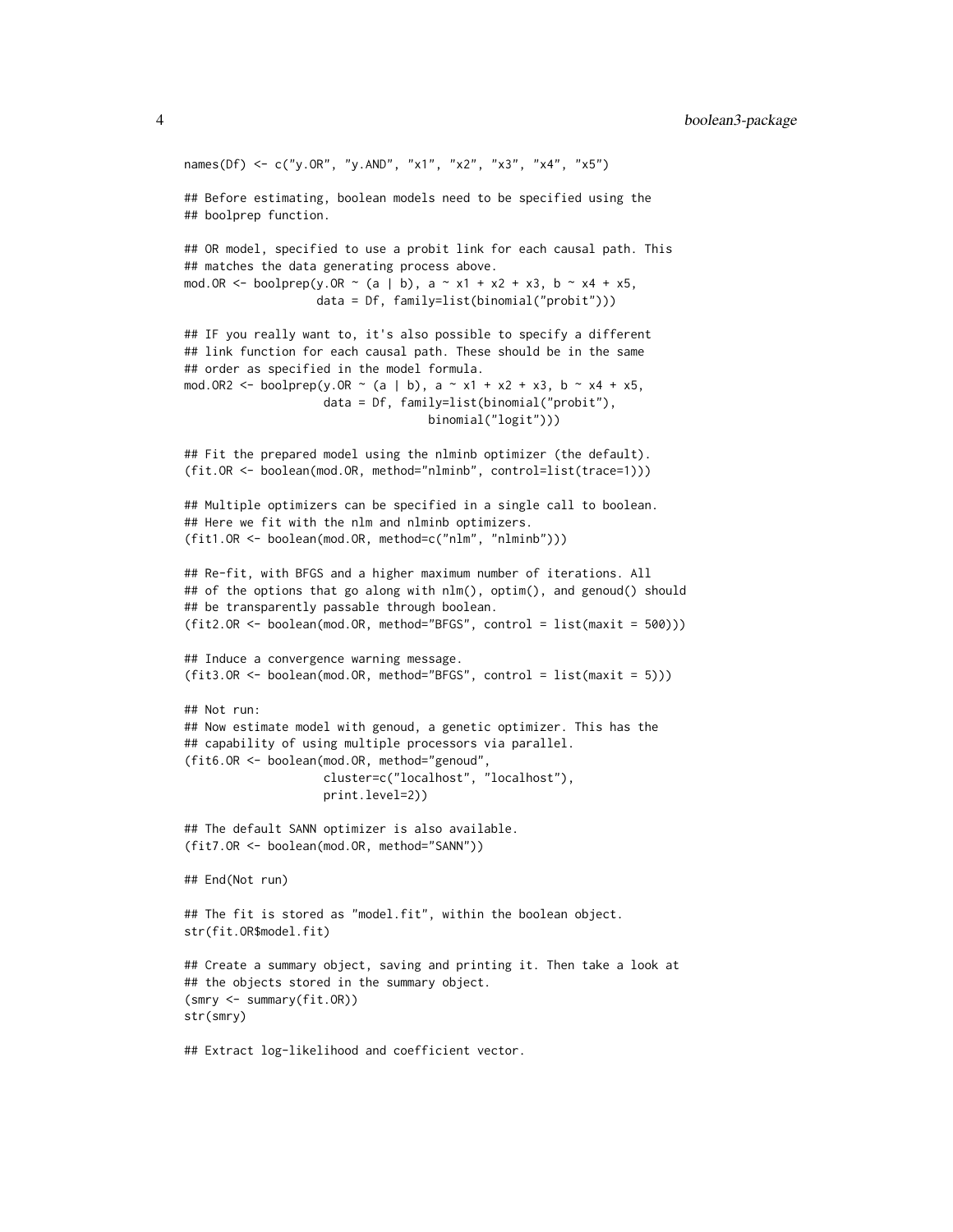```
logLik(fit.OR)
coef(fit.OR)
## Not run:
## Display the contours of the likelihood given a change the value of
## the coefficients. Despite the function name, these are not true
## profile likelihoods as they hold all other coefficients fixed at
## their MLE.
(prof <- boolprof(fit.OR))
## Extract the plots for x1_a and x4_b.
plot(prof, y = c("x1_a", "x4_b"))
plot(prof, y = c(1, 3), scales = list(y = list(relation = "free")))
## You can also use variable or index matching with boolprof to select
## particular covariates of interest.
boolprof(fit.OR, vars = c(1, 3))
boolprof(fit.OR, vars = c("x1_a", "x4_b"))## Plots of predicted probabilities are available through boolprob.
## With boolprob, either vars or newdata *must* be specified.
boolprob(fit.OR, vars = c("x1_a", "x4_b"))
boolprob(fit.OR, vars = c(2, 3, 4, 6))
## Specifying conf.int = TRUE produces simulated confidence intervals.
## The number of samples to pull from the distribution of the estimated
## coefficients is controlled by n; n=100 is default. This can take a
## while.
(prob < -boolprob(fit.OR, vars = c(2, 3, 4, 6), n = 1000,conf.int = TRUE))
## Choose a different method estimate upon which to base the estimates.
(prob \leq booleanblock(fit1.0R, method="nlm", vars=c(2, 3, 4, 6), n=1000,conf.int=TRUE))
## As with the other components of the model, you can extract the
## predicted probabilities.
str(prob)
prob$est
## Bootstrapping is also possible, and is the recommended method of
## making inferences. The boolbool function uses a simple sampling scheme:
## it resamples repeatedly from the provided data.frame. More the complex
## data structures with, for example, clustering, need to be dealt with
## manually.
(bs <- boolboot(fit, n=10))
## boolboot supports bootstrapping across multiple processors.
(bs <- boolboot(fit, n=100, cluster=c("localhost", "localhost")))
## End(Not run)
```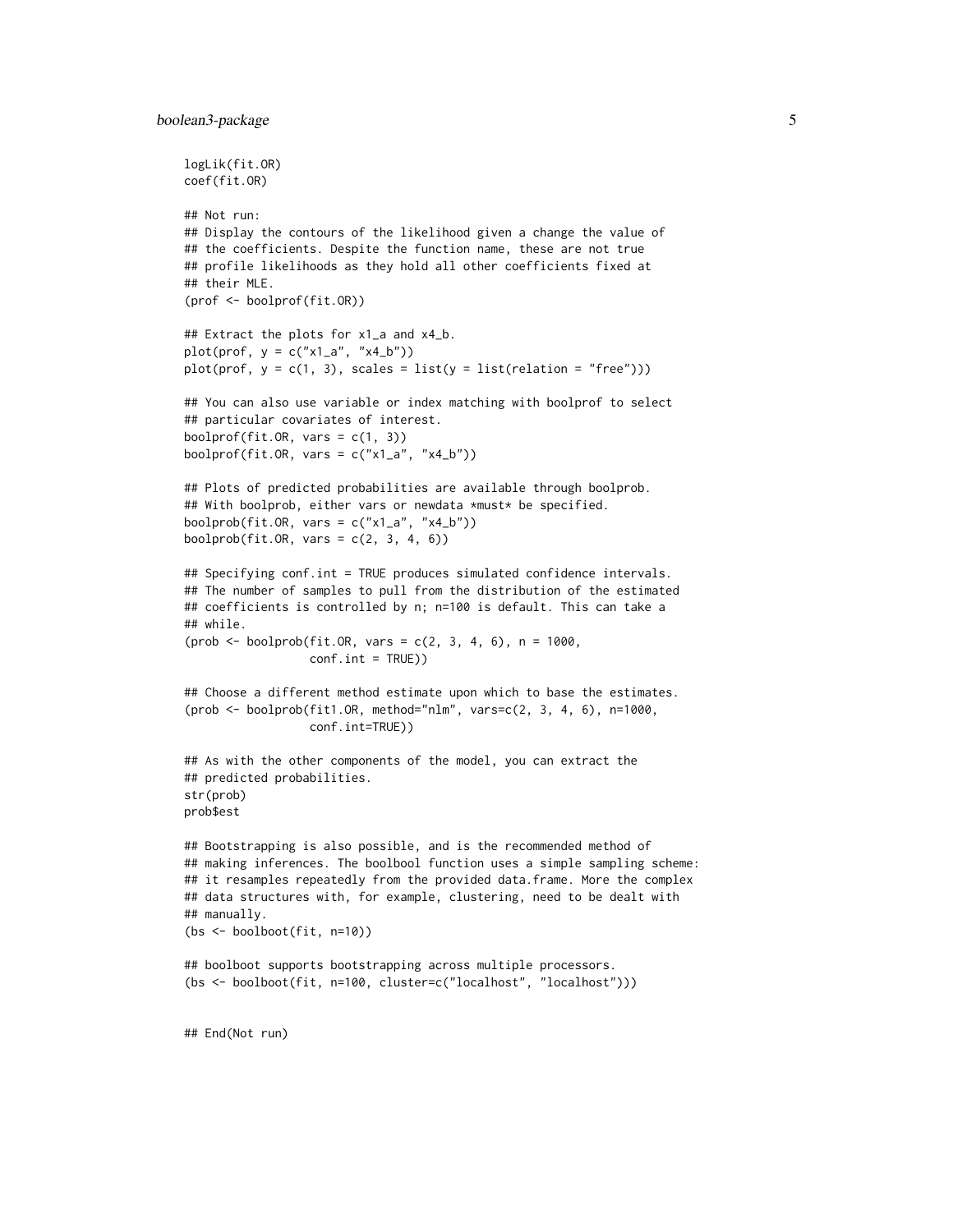<span id="page-5-0"></span>

Performs bootstrap estimates of a boolean model.

#### Usage

boolboot(obj,  $n = 100$ , method = "nlminb", cluster = NULL, ...)

# Arguments

| obj       | boolean model object as produced by boolprep and first estimated with boolean.                                                                                  |
|-----------|-----------------------------------------------------------------------------------------------------------------------------------------------------------------|
| n         | integer specifying the number of bootstrap estimates. Defaults to 100.                                                                                          |
| method    | string specifying the method of estimation. The specified method should be one<br>of those available from the optimized or optimizations. Defaults to "nlminb". |
| cluster   | string vector specifying hosts to use for parallel processing through parallel<br>(see makeCluster). Defaults to NULL indicating no clustering.                 |
| $\ddotsc$ | additional parameters to pass on to subsequent functions.                                                                                                       |

#### Details

boolboot performs bootstrap estimated of a boolean model specified by [boolprep](#page-9-1) and first estimated with [boolean](#page-6-1).

#### Value

boolboot returns a boolboot model object. This object is identical to a boolean model object but with an additional model. boot slot containing the results of the bootstrap. A separate object type is used to help prevent the accidential loss of bootstrap estimates.

#### Author(s)

Jason W. Morgan (<morgan.746@osu.edu>)

#### References

Braumoeller, Bear F. (2003) "Causal Complexity and the Study of Politics." *Political Analysis* 11(3): 209–233.

#### See Also

See [boolprep](#page-9-1) for model setup, [boolean](#page-6-1) for estimation, the parallel package for details on clustering, and [optimx](#page-0-0) and [optim](#page-0-0) for estimation methods.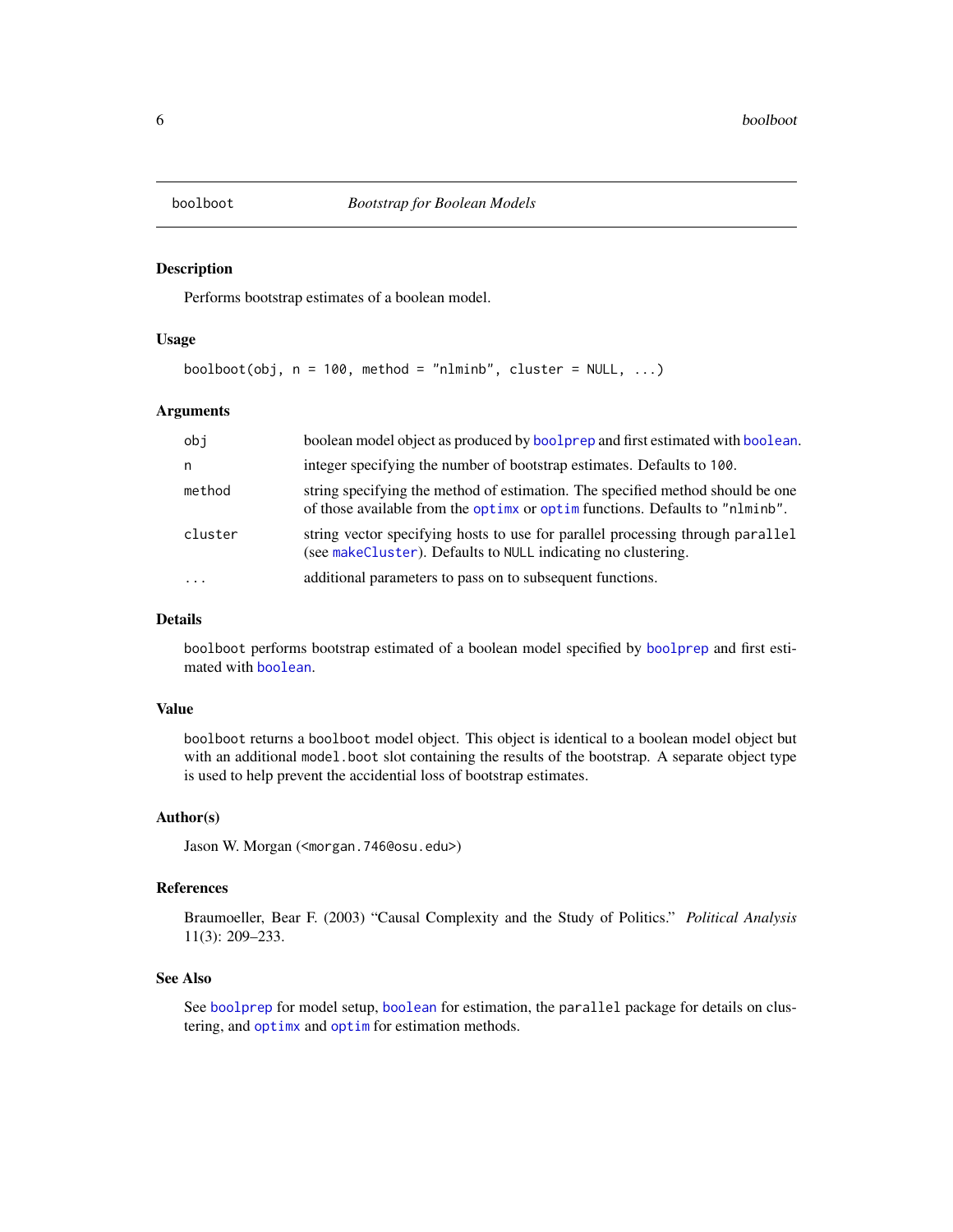<span id="page-6-1"></span><span id="page-6-0"></span>

Performs a fit of a boolean model as specified by [boolprep](#page-9-1).

#### Usage

boolean(obj, method = "nlminb", start =  $NULL, ...)$ 

#### Arguments

| obj    | boolean model object as produced by boolprep.                                                                                                                                                                                                                                                                        |
|--------|----------------------------------------------------------------------------------------------------------------------------------------------------------------------------------------------------------------------------------------------------------------------------------------------------------------------|
| method | string (or string vector) specifying the method(s) of estimation. The specified<br>method(s) should be one of those available from the optimes or optimulations.<br>A genetic algorithm is available from genoud (method="genoud"). method de-<br>faults to "nlminb".                                                |
| start  | numeric vector specifying starting values for each parameter in the model. Must<br>have a length equal to the number of parameters being estimated. Defaults to<br>NULL, which instructs boolean to estimate "sensible" starting values (currently<br>the coefficient values estimated from a $g \ln \text{model}$ . |
| .      | additional arguments to be passed on to optimizers. Each optimizer provides nu-<br>merous optional parameters to help improve estimation results. See the provided<br>examples and the documentation for the estimation method of interest.                                                                          |

#### Details

boolean performs a fit of a boolean model as specified by [boolprep](#page-9-1).

#### Value

A boolean model object containing the fit results (detailed results available in the model.fit slot).

#### Author(s)

Jason W. Morgan (<morgan.746@osu.edu>)

# References

Braumoeller, Bear F. (2003) "Causal Complexity and the Study of Politics." *Political Analysis* 11(3): 209–233.

#### See Also

See [boolprep](#page-9-1) for model setup, [boolean](#page-6-1) the snow package for details on clustering (useful when using [genoud](#page-0-0)). See [optimx](#page-0-0), [optim](#page-0-0), and [genoud](#page-0-0) for detailed documentation on the estimation methods available.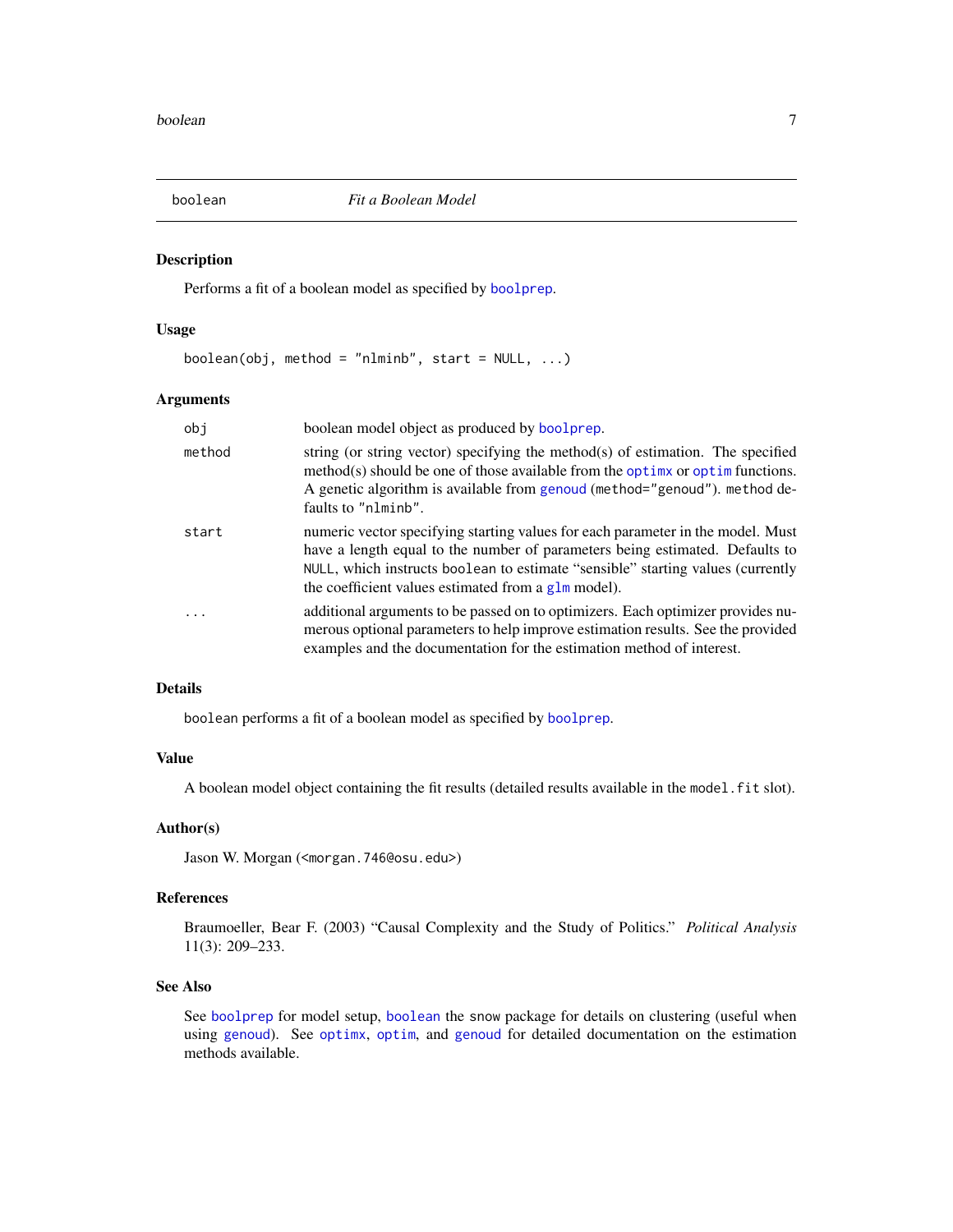#### Examples

```
## Generate some fake data
require(mvtnorm)
set.seed(12345)
N < -2000Df <- cbind(1, rmvnorm(N, mean=rep(0, 5)))
## Set coefficients
beta.a <- c(-2.00, 0.33, 0.66, 1.00)
beta.b <- c(0.00, 1.50, -0.25)
## Generate path probabilities following a normal model.
y.a <- as.vector(pnorm(tcrossprod(beta.a, Df[, 1:4])))
y.b <- as.vector(pnorm(tcrossprod(beta.b, Df[, c(1, 5, 6)])))
## AND and OR-model
or \le function(x, y) { x + y - x * y }
and \leq function(x, y) { x * y }
y.star.OR <- or(y.a, y.b)
y.star.AND \leftarrow and(y.a, y.b)## Observed responses
y.OR <- rbinom(N, 1, y.star.OR)
y.AND <- rbinom(N, 1, y.star.AND)
## Set up data.frame for estimation
Df \leftarrow \text{cbind}(1, DF)Df <- as.data.frame(Df)
Df[, 1] <- y.OR
Df[, 2] <- y.AND
names(Df) <- c("y.OR", "y.AND", "x1", "x2", "x3", "x4", "x5")
## Before estimating, boolean models need to be specified using the
## boolprep function.
## OR model, specified to use a probit link for each causal path. This
## matches the data generating process above.
mod.OR <- boolprep(y.OR ~ (a | b), a ~ x1 + x2 + x3, b ~ x4 + x5,
                   data = Df, family=list(binomial("probit")))
## Fit a model using the nlminb optimizer (the default). Verbose output is
## requested by specifying trace=1 as a control parameter.
(fit <- boolean(mod.OR, method="nlminb", control=list(trace=1)))
## Multiple optimizers can be specified in a single call to boolean. Here
## we fit with the nlm and nlminb optimizers.
(fit1 <- boolean(mod.OR, method=c("nlm", "nlminb")))
## The summary function will report the detailed results for each
## optimization method.
summary(fit1)
```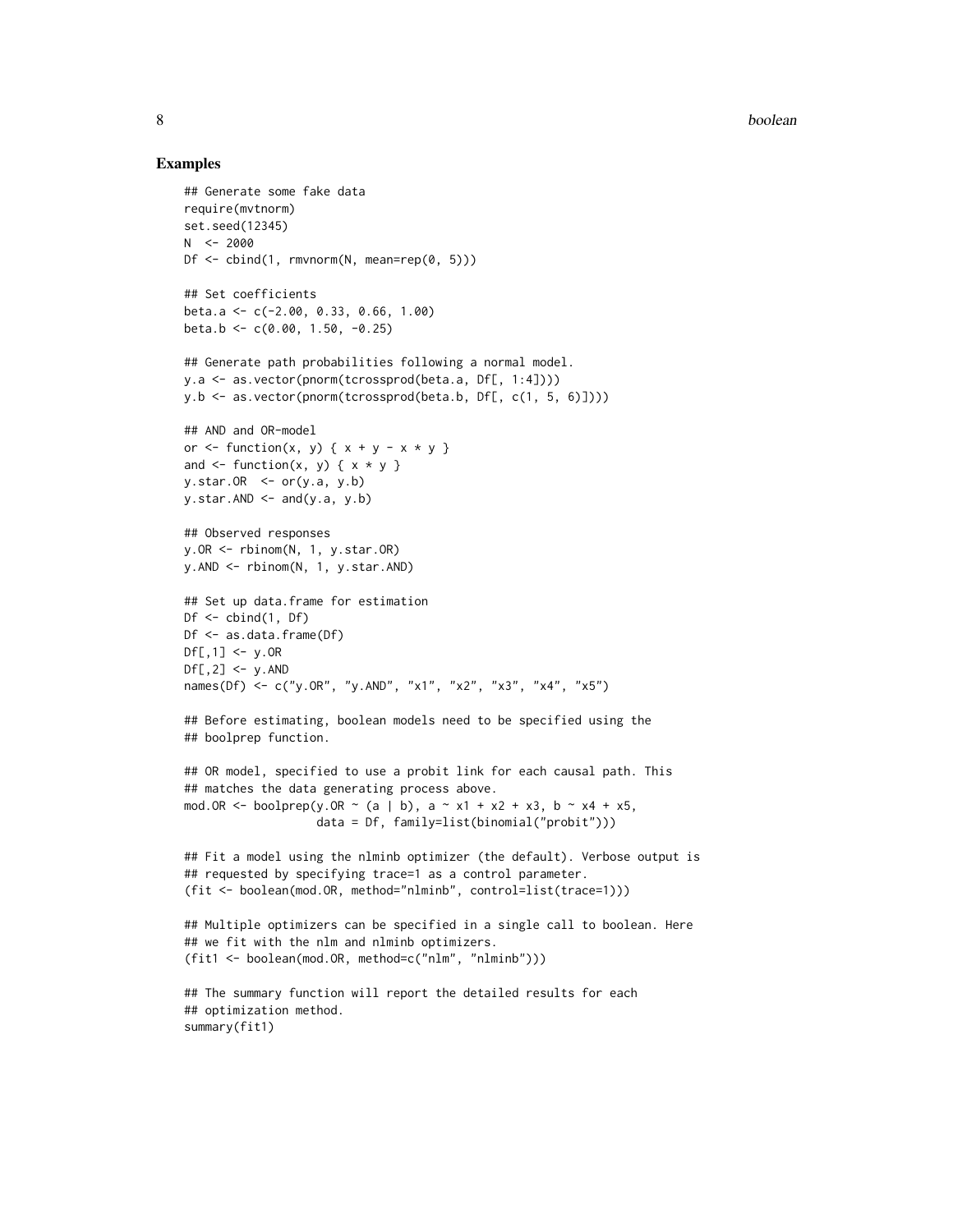<span id="page-8-1"></span><span id="page-8-0"></span>

An object of class boolean as returned from [boolprep](#page-9-1).

# Value

A boolean class contains the following items:

call call to estimate the model.

links link functions used to estimate the model.

model list, specifying the structure of the boolean model (used internally).

N number of observations.

k number of covariates.

coef.labels preformatted labels for the estimated coefficients.

coef.idx indicies for the coefficients in the model matrix (used internally).

response response vector.

frame model frame used to estimate the model.

# Author(s)

Jason W. Morgan (<morgan.746@osu.edu>)

boolfit-class *A boolfit class*

#### Description

An object of class boolfit.

#### Value

A boolfit object is a component added to a [boolean-class](#page-8-1) object (as model.fit) once the model is fit with [boolean](#page-6-1). It consists of a list of results returned by the particular optimization routines used to fit the model.

# Author(s)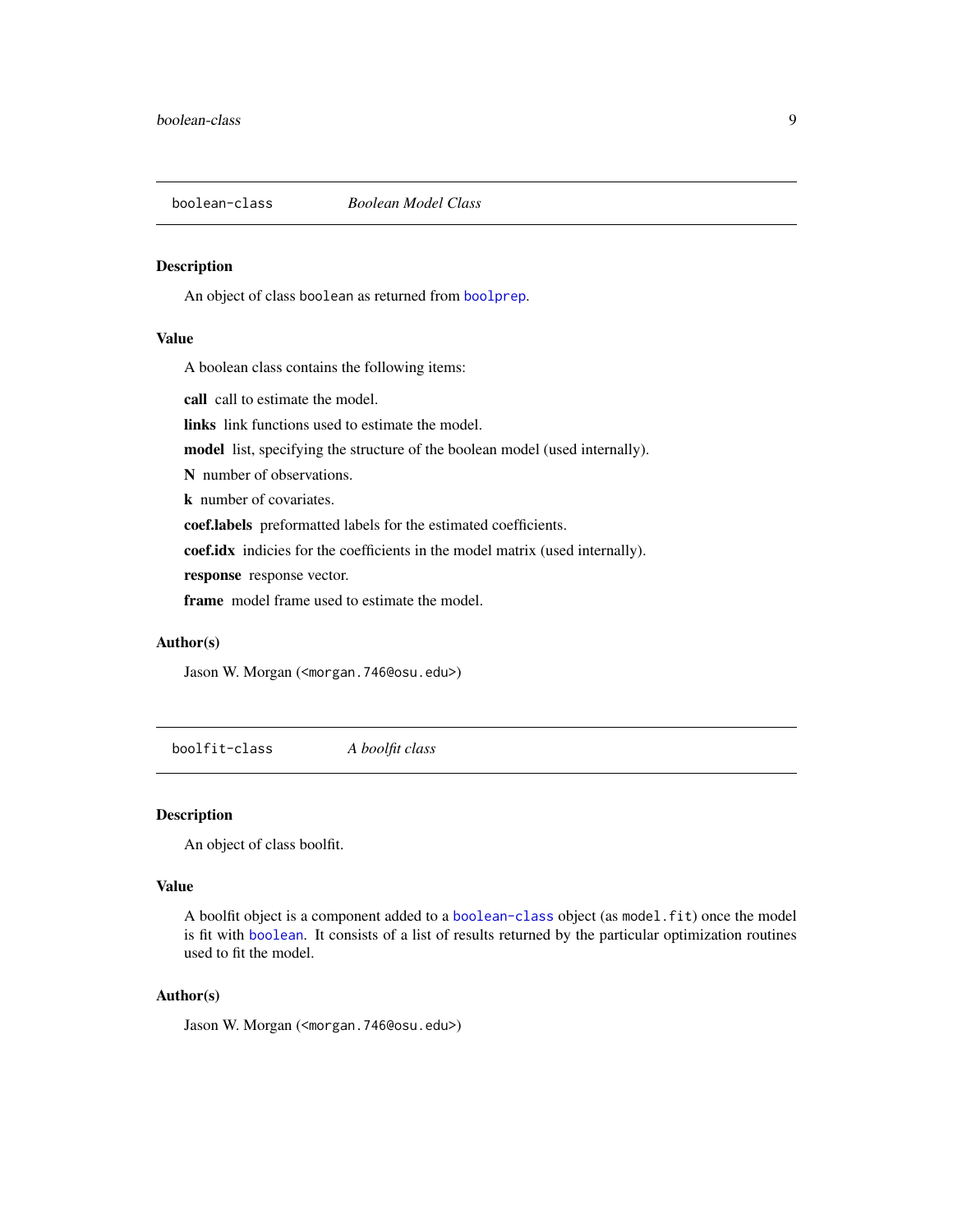<span id="page-9-1"></span><span id="page-9-0"></span>

Construct a boolean object that can then be fit with boolean.

# Usage

```
boolprep(..., data, subset, weights, na.action, offset,
  family = list(binomial(link = "logit")))
```
#### Arguments

| $\ddots$  | formula specification for boolean model. See the details and examples sections<br>below.                                                                                                                                                         |
|-----------|--------------------------------------------------------------------------------------------------------------------------------------------------------------------------------------------------------------------------------------------------|
| data      | data. frame containing the data to be used in the model.                                                                                                                                                                                         |
| subset    | select subset of data. See lm for details.                                                                                                                                                                                                       |
| weights   | specify model weights (not implemented).                                                                                                                                                                                                         |
| na.action | set na. action. See lm for details.                                                                                                                                                                                                              |
| offset    | specify an offset. Offsets are not implemented and this parameter is simply<br>ignored.                                                                                                                                                          |
| family    | a model family to use for estimation. This can be comprised of a list of link<br>functions when the desire is to have model components with different links.<br>binomial is the only family supported at this time. See family for more details. |

# Details

boolprep sets up a boolean model object that can then be fit with [boolean](#page-6-1). A properly specified model (contained in ...) will contain at least three components. The first component must specify the boolean logic to be employed. For instance, the  $y \sim (a \mid b)$  formula would indicate a logical or between the a and b submodels, while  $y \sim (a \& b)$  would indicate a logical and. y is the name of the response variable of interest. Logical operators can be nested; e.g.,  $y \sim (a \mid (b \& c))$  is valid. The second and third components are submodels and are specified as usual:  $a \sim x1 + x2$ and  $b \sim x3 + x4 + x5$ , where are the x-variables are covariates. a, b, and c are labels indicating the submodel position in the boolean specification.

#### Value

boolprep returns a [boolean-class](#page-8-1) object containing the model components needed to estimate a boolean model.

# Author(s)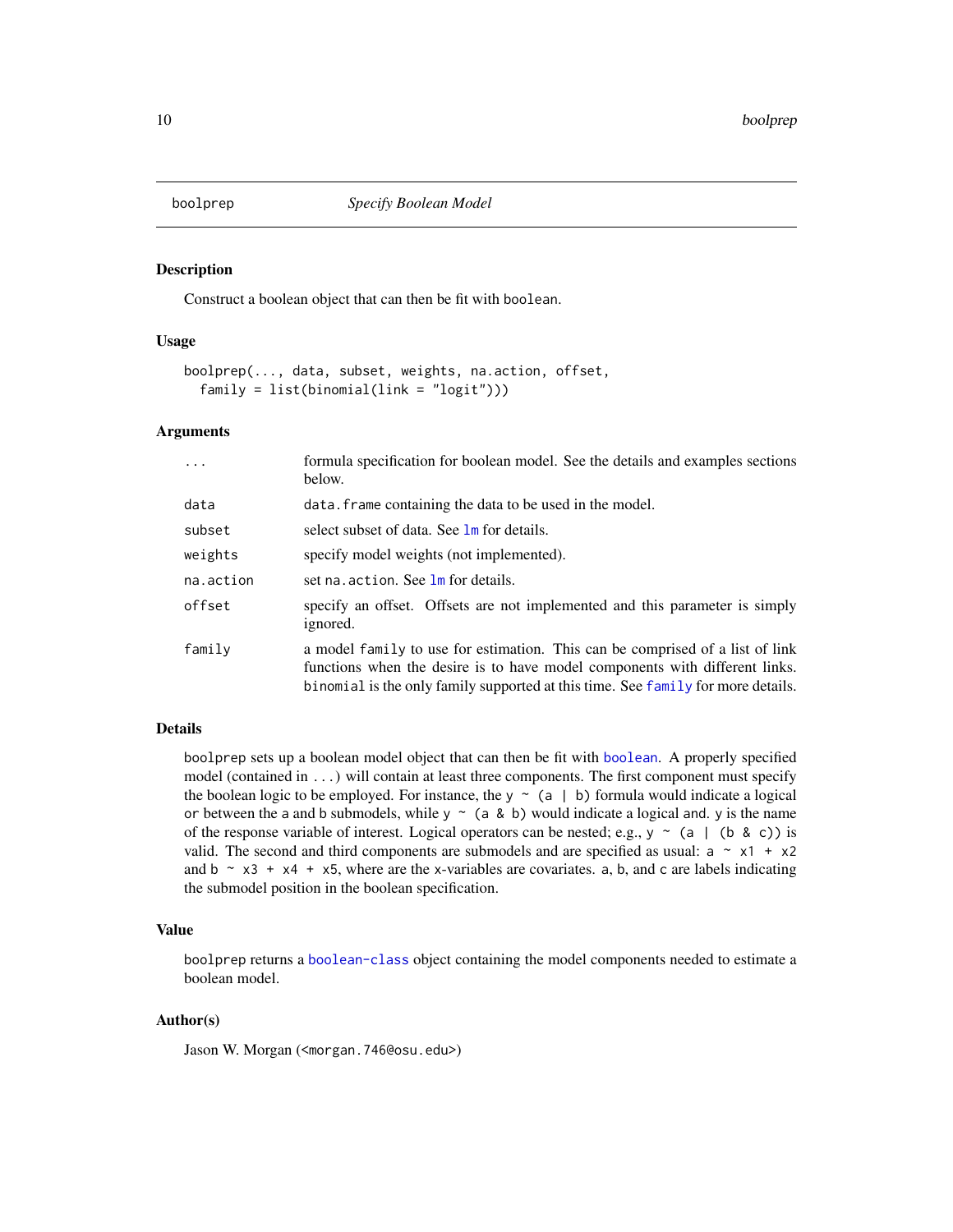#### <span id="page-10-0"></span>boolprep that the contract of the contract of the contract of the contract of the contract of the contract of the contract of the contract of the contract of the contract of the contract of the contract of the contract of

#### References

Braumoeller, Bear F. (2003) "Causal Complexity and the Study of Politics." *Political Analysis* 11(3): 209–233.

# See Also

See [boolean](#page-6-1) for model estimation.

#### Examples

```
## Generate some fake data
require(mvtnorm)
set.seed(12345)
N < -2000Df <- cbind(1, rmvnorm(N, mean=rep(0, 5)))
## Set coefficients
beta.a <- c(-2.00, 0.33, 0.66, 1.00)
beta.b <- c(0.00, 1.50, -0.25)
## Generate path probabilities following a normal model.
y.a <- as.vector(pnorm(tcrossprod(beta.a, Df[, 1:4])))
y.b <- as.vector(pnorm(tcrossprod(beta.b, Df[, c(1, 5, 6)])))
## AND and OR-model
or \le function(x, y) { x + y - x * y }
and \leq function(x, y) { x * y }
y.star.OR <- or(y.a, y.b)
y.star.AND <- and(y.a, y.b)
## Observed responses
y.OR <- rbinom(N, 1, y.star.OR)
y.AND <- rbinom(N, 1, y.star.AND)
## Set up data.frame for estimation
Df \leftarrow \text{cbind}(1, DF)Df <- as.data.frame(Df)
Df[, 1] <- y.OR
Df[,2] <- y.AND
names(Df) <- c("y.OR", "y.AND", "x1", "x2", "x3", "x4", "x5")
## Before estimating, boolean models need to be specified using the
## boolprep function.
## OR model, specified to use a probit link for each causal path. This
## matches the data generating process above.
```

```
mod.OR <- boolprep(y.OR \sim (a | b), a \sim x1 + x2 + x3, b \sim x4 + x5,
                    data = Df, family=list(binomial("probit")))
```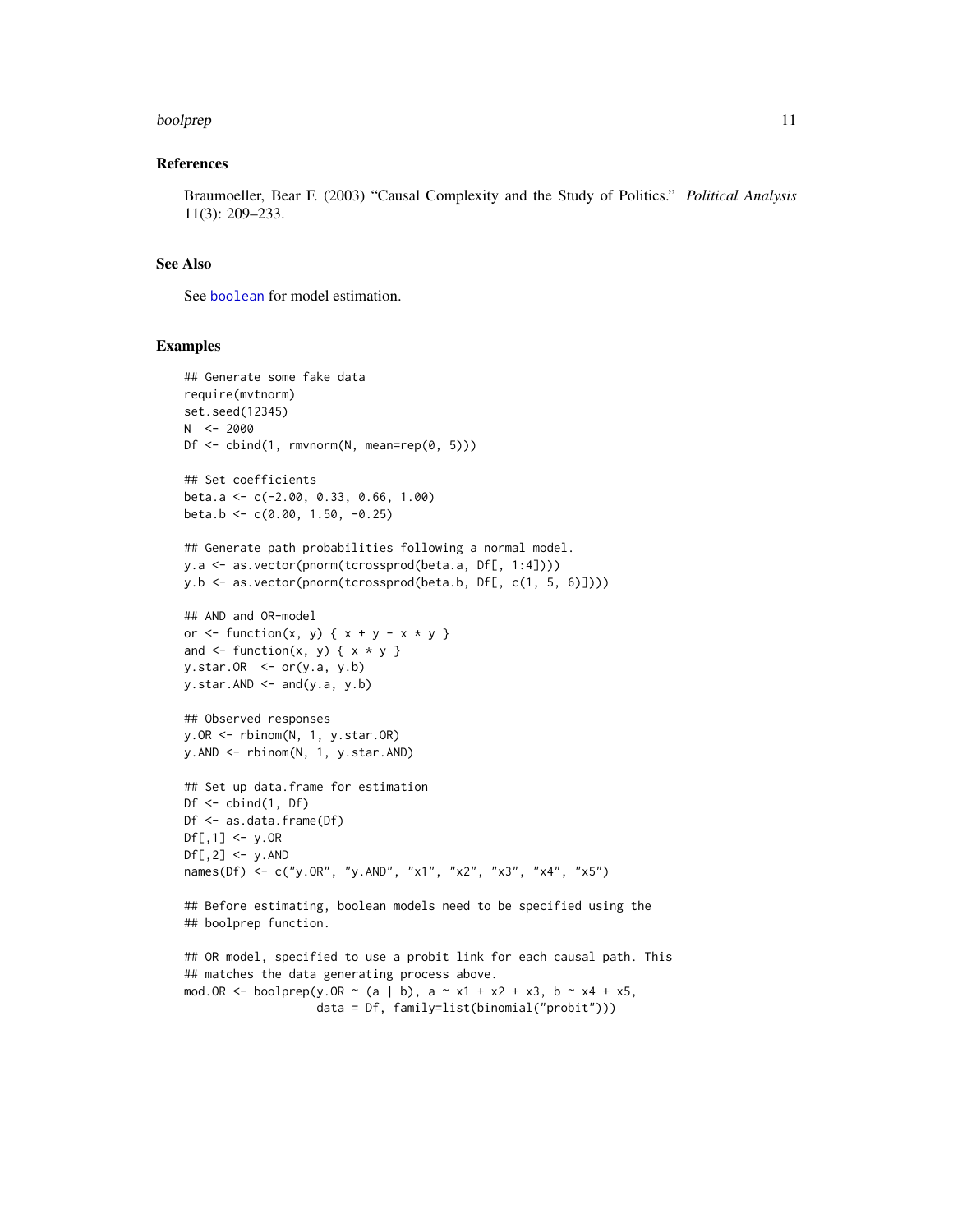<span id="page-11-1"></span><span id="page-11-0"></span>

This function calculates predicted probabilities for the selected covariate profiles.

# Usage

```
boolprob(obj, vars = NULL, newdata = NULL, k = 50, conf.int = FALSE,
 n = 100, as.table = TRUE, scales = list(x = list(relation = "free")),
 between = list(x = 1, y = 1), xlab = "x",ylab = "Predicted probability", ...)
```
# Arguments

| obj      | object of boolean-class containing a fit boolean model.                                                                                                                                                     |
|----------|-------------------------------------------------------------------------------------------------------------------------------------------------------------------------------------------------------------|
| vars     | vector selecting a set of covariates from the fitted model. This can be a character<br>vector of covariate names (as output from summary $(obj)$ ), or a numeric vector<br>indexing the desired covariates. |
| newdata  | data.frame with the same structure as model.matrix(boolean).                                                                                                                                                |
| k        | integer indicating the number of points at which the predicted probability should<br>be calculated.                                                                                                         |
| conf.int | logical; should confidence intervals be simulated.                                                                                                                                                          |
| n        | number of draws to take from the estimated parameter space.                                                                                                                                                 |
| as.table | logical (default TRUE), to be passed to xyplot.                                                                                                                                                             |
| scales   | list of settings for the scales argument passed to xyplot.                                                                                                                                                  |
| between  | numeric specifying the space between panels.                                                                                                                                                                |
| xlab     | string, the x-axis label.                                                                                                                                                                                   |
| ylab     | string, the y-axis label.                                                                                                                                                                                   |
| $\cdots$ | Additional arguments to pass to xyplot. See that documentation for details.                                                                                                                                 |

# Value

Returns an object of [boolprob-class](#page-12-1), the default action being to present the default plot.

# Author(s)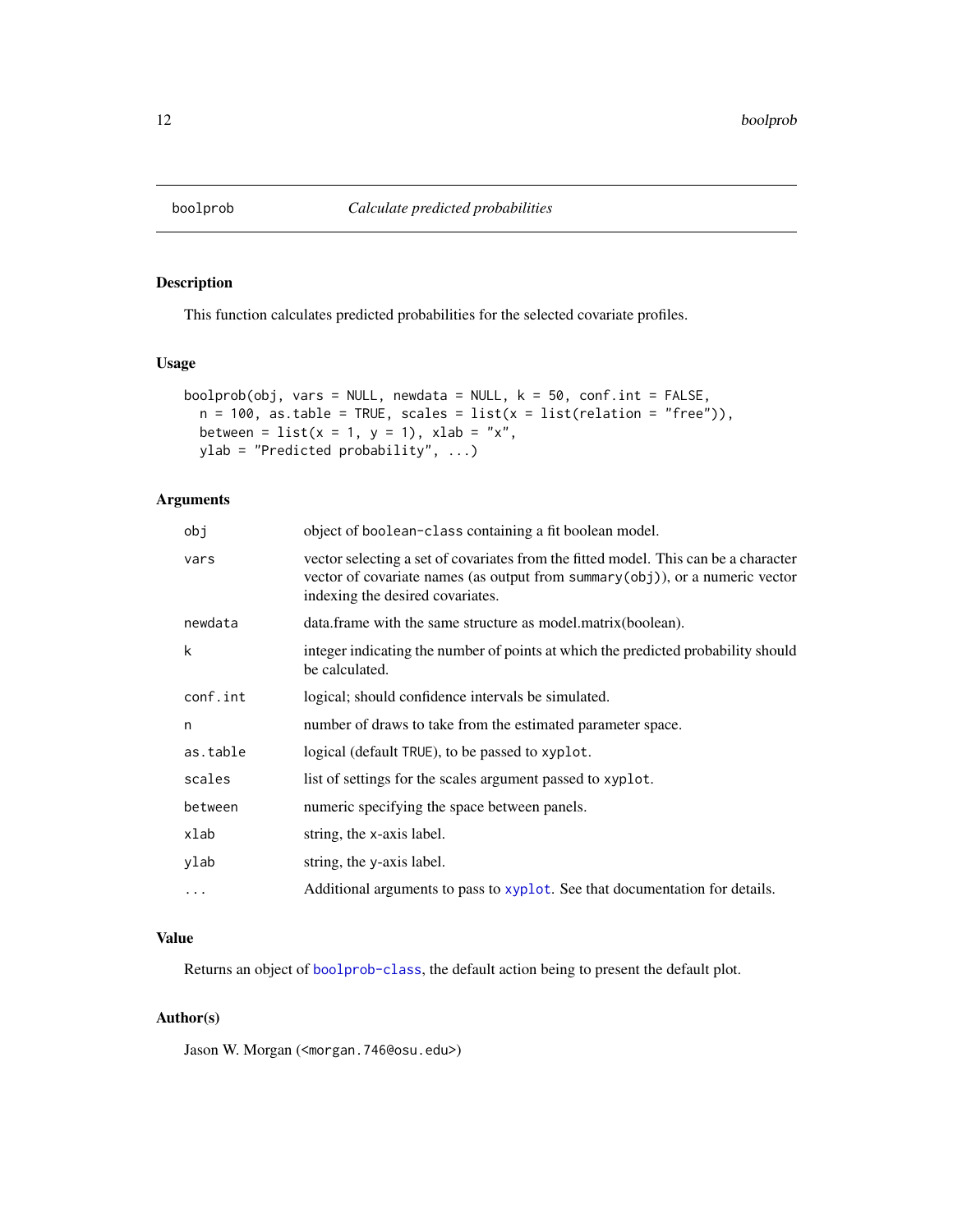#### <span id="page-12-0"></span>boolprob-class 13

#### Examples

```
## Not run:
## Note: This example assumes a boolean model has already been fit.
## Plot predicted probabilities for a fitted model. Either vars or
## newdata *must* be specified.
boolprob(fit, vars = c("x1_a", "x4_b"))boolprob(fit, vars = c(2, 3, 4, 6))
## Specifying conf.int = TRUE produces simulated confidence intervals.
## The number of samples to pull from the distribution of the estimated
## coefficients is controlled by n; n=100 is default. This can take a
## while.
(prob \leq booleanblock(fit, vars = c(2, 3, 4, 6), n = 1000, conf.int = TRUE))## End(Not run)
```
<span id="page-12-1"></span>boolprob-class *A boolprob class*

#### Description

An object of class boolprob.

#### Value

The object returned by [boolprob](#page-11-1). It's comprised of the following items:

est a data.frame of five columns: llik, the calculated range for the predicted probability x, the covariate value; coef, the preformatted variable name.

coef.labels preformatted coefficient labels.

default.plot a lattice plot produced by xyplot.

# Author(s)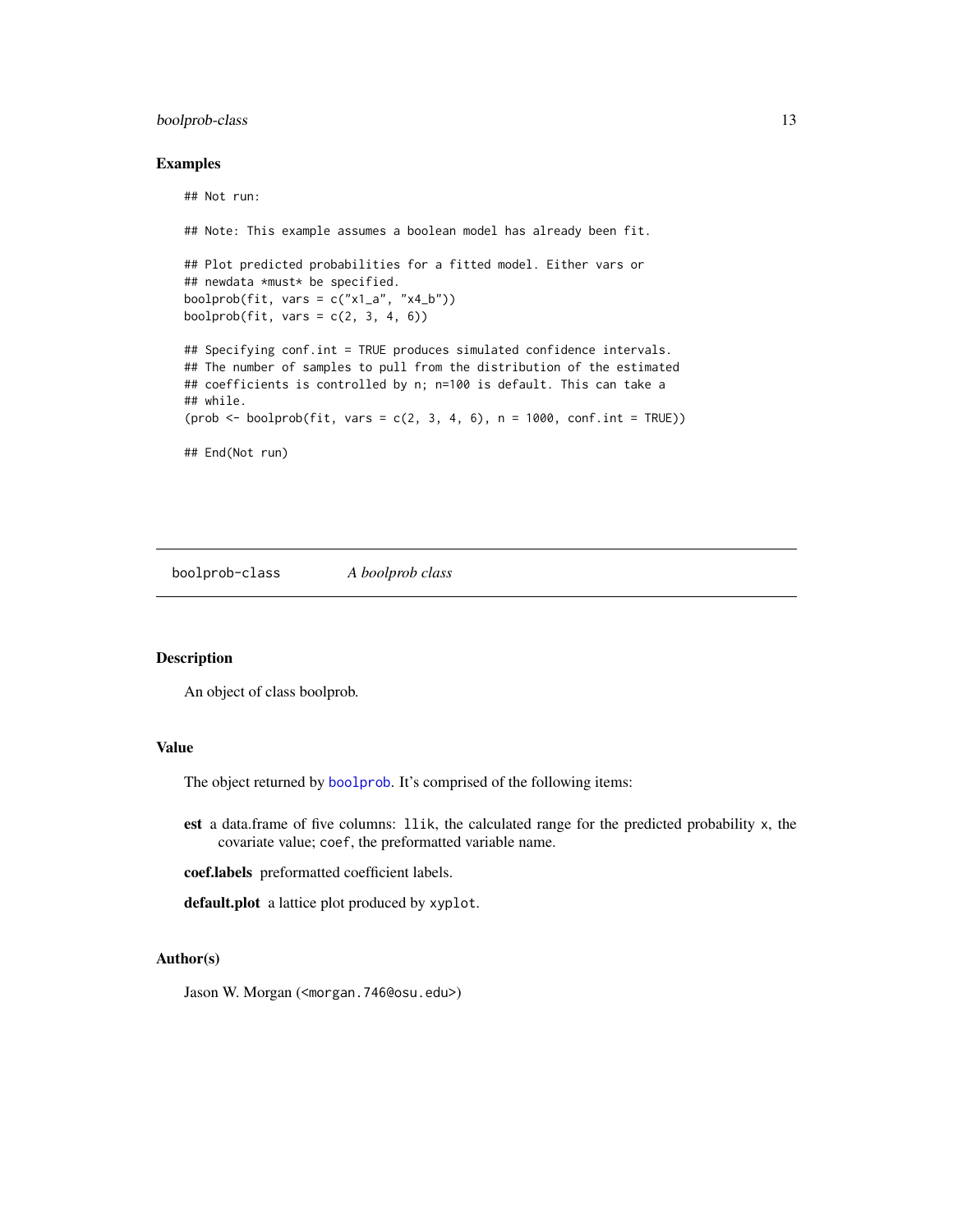<span id="page-13-1"></span><span id="page-13-0"></span>

This function calculates log-likelihood profiles for the selected variables. Despite the function name, these are not true profile likelihoods as they hold all other coefficients fixed at their MLE.

#### Usage

```
boolprof(obj, method = names(obj$model.fit)[1], vars = 1:obj$k, k = 50,
  as.table = TRUE, scales = list(x = list(relation = "free")),
 between = list(x = 1, y = 1), main = "Estimated likelihood profiles",
  xlab = "beta", ylab = "Log-likelihood", ...)
```
# Arguments

| obi        | object of boolean-class containing a fit boolean model.                                      |
|------------|----------------------------------------------------------------------------------------------|
| method     | estimation method to use                                                                     |
| vars       | numeric vector selecting a set of covariates from the fitted model                           |
| k          | integer indicating the number of points at which the log-likelihood should be<br>calculated. |
| as.table   | logical (default TRUE), to be passed to xyplot.                                              |
| scales     | list of settings for the scales argument passed to xyplot.                                   |
| between    | numeric specifying the space between panels.                                                 |
| main       | string, plot title                                                                           |
| xlab       | string, the x-axis label.                                                                    |
| ylab       | string, the y-axis label.                                                                    |
| $\ddots$ . | Additional arguments to pass to xyplot. See that cumentation for details.                    |

# Value

Returns an object of [boolprof-class](#page-14-1), the default action being to present the default plot.

# Author(s)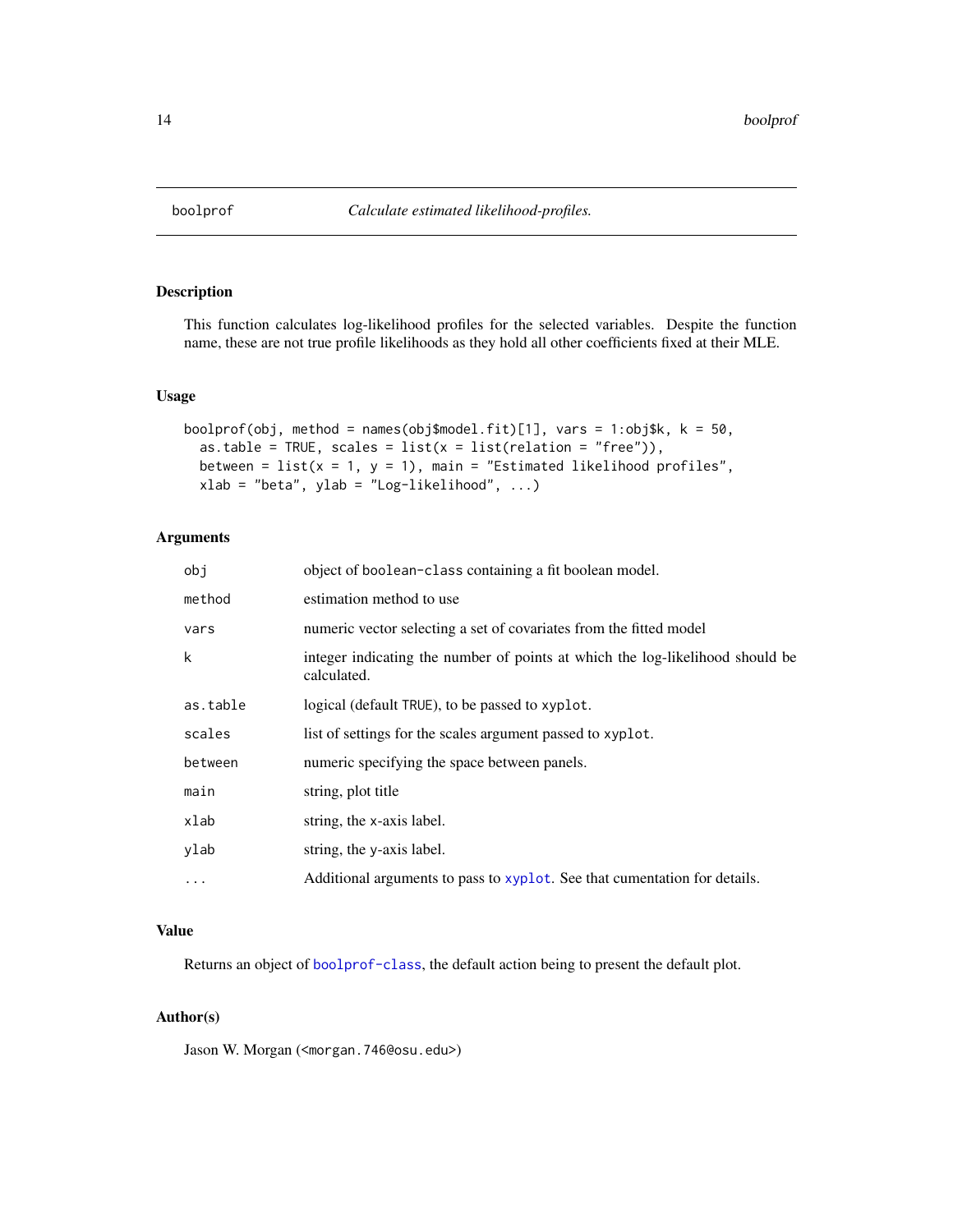# <span id="page-14-0"></span>boolprof-class 15

# Examples

```
## Not run:
## Note: This example assumes a boolean model has already been fit.
## Display the contours of the likelihood given a change the value of
## the coefficients.
(prof <- boolprof(fit))
## Extract the plots for x1_a and x4_b.
plot(prof, y = c("x1_a", "x4_b"))plot(prof, y = c(1, 3), scales = list(y = list(relation = "free")))
## You can also use variable or index matching with boolprof to select
## particular covariates of interest.
boolprof(fit, vars = c(1, 3))
boolprof(fit, vars = c("x1_a", "x4_b"))## End(Not run)
```
<span id="page-14-1"></span>boolprof-class *A boolprof class*

#### Description

An object of class boolprof.

# Value

The object returned by [boolprof](#page-13-1). It's comprised of the following items:

est a data.frame of three columns: llik, the calculated log-likelihood; x, the coefficient value; var, the preformatted variable name.

coef.labels preformatted coefficient labels.

default.plot a lattice plot produced by xyplot.

#### Author(s)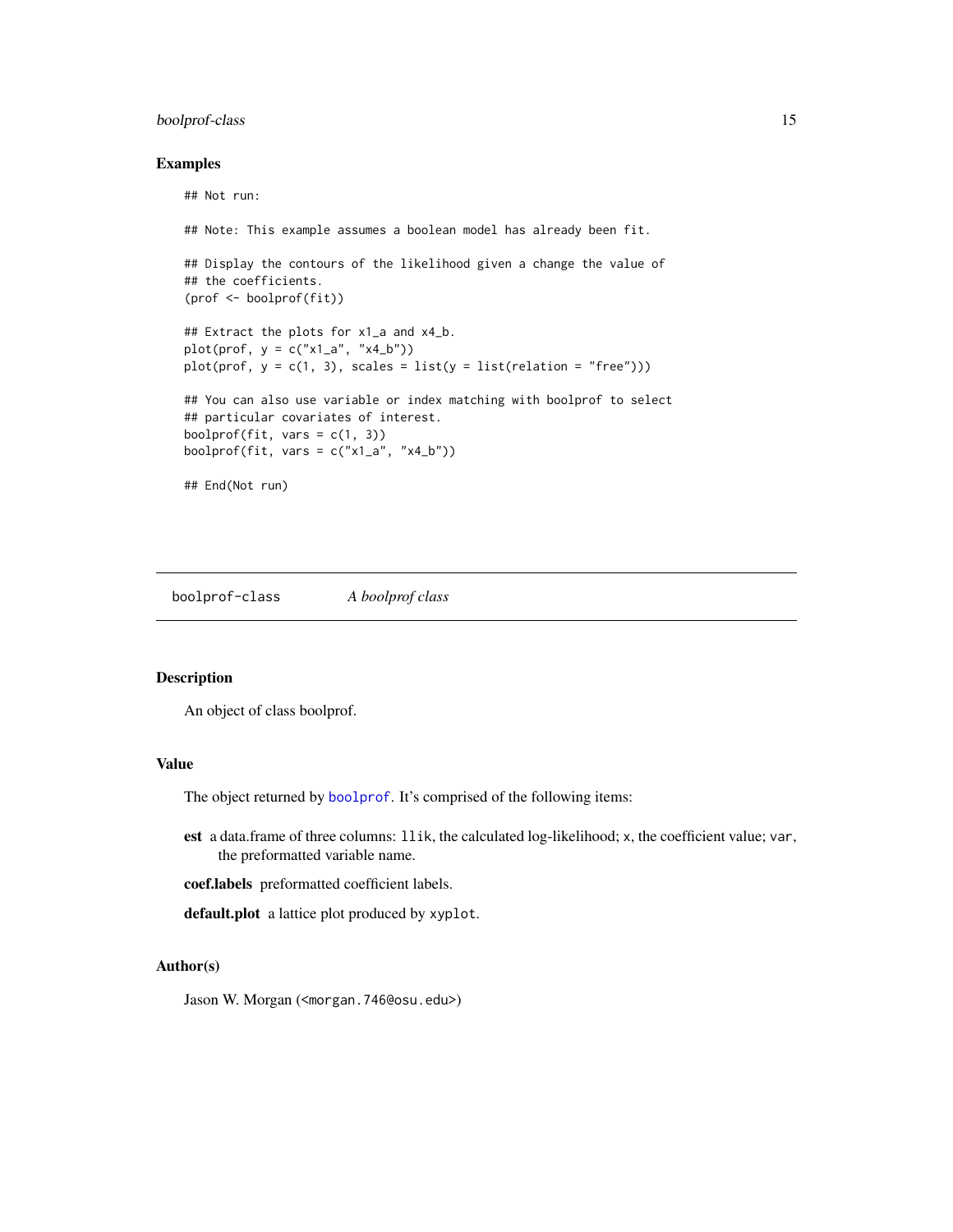<span id="page-15-1"></span><span id="page-15-0"></span>boolsum-class *A boolsum class*

# Description

An object of class boolsum.

#### Value

The object returned by [summary.boolean](#page-23-1).

# Author(s)

Jason W. Morgan (<morgan.746@osu.edu>)

coef.boolean *Return the model estimates.*

# Description

This function returns a vector of coefficient estimates.

# Usage

## S3 method for class 'boolean' coef(object, ...)

# Arguments

| object                  | boolean model object.               |
|-------------------------|-------------------------------------|
| $\cdot$ $\cdot$ $\cdot$ | Additional parameters to be passed. |

#### Value

A vector of the coefficient estimates.

# Author(s)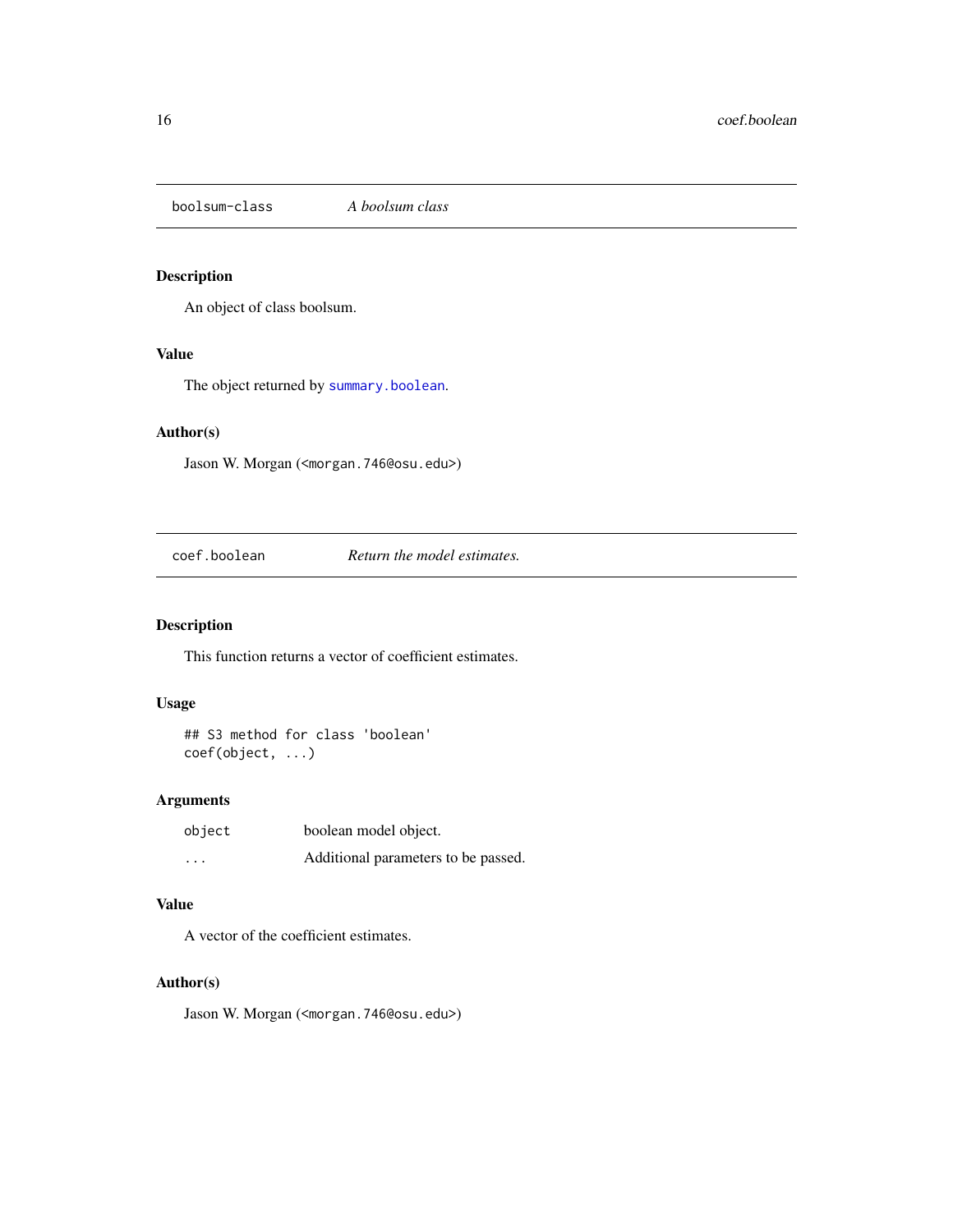<span id="page-16-0"></span>

This function returns the log-likelihood of the estimated boolean model.

#### Usage

## S3 method for class 'boolean' logLik(object, ...)

# Arguments

| object   | boolean model object.               |
|----------|-------------------------------------|
| $\cdots$ | Additional parameters to be passed. |

# Value

This function returns an object of class [logLik](#page-0-0).

#### Author(s)

Jason W. Morgan (<morgan.746@osu.edu>)

model.matrix.boolean *Model Matrix from boolean object*

# Description

Extract model matrix from boolean model.

#### Usage

## S3 method for class 'boolean' model.matrix(object, ...)

#### Arguments

| object   | A boolean object.     |
|----------|-----------------------|
| $\cdots$ | Arguments to pass on. |

# Details

This function extracts the model matrix from the specified boolean model. Note that this model wouldn't always be appropriate for estimating a model since multiple intercepts are included, making the columns of the matrix perfectly collinear.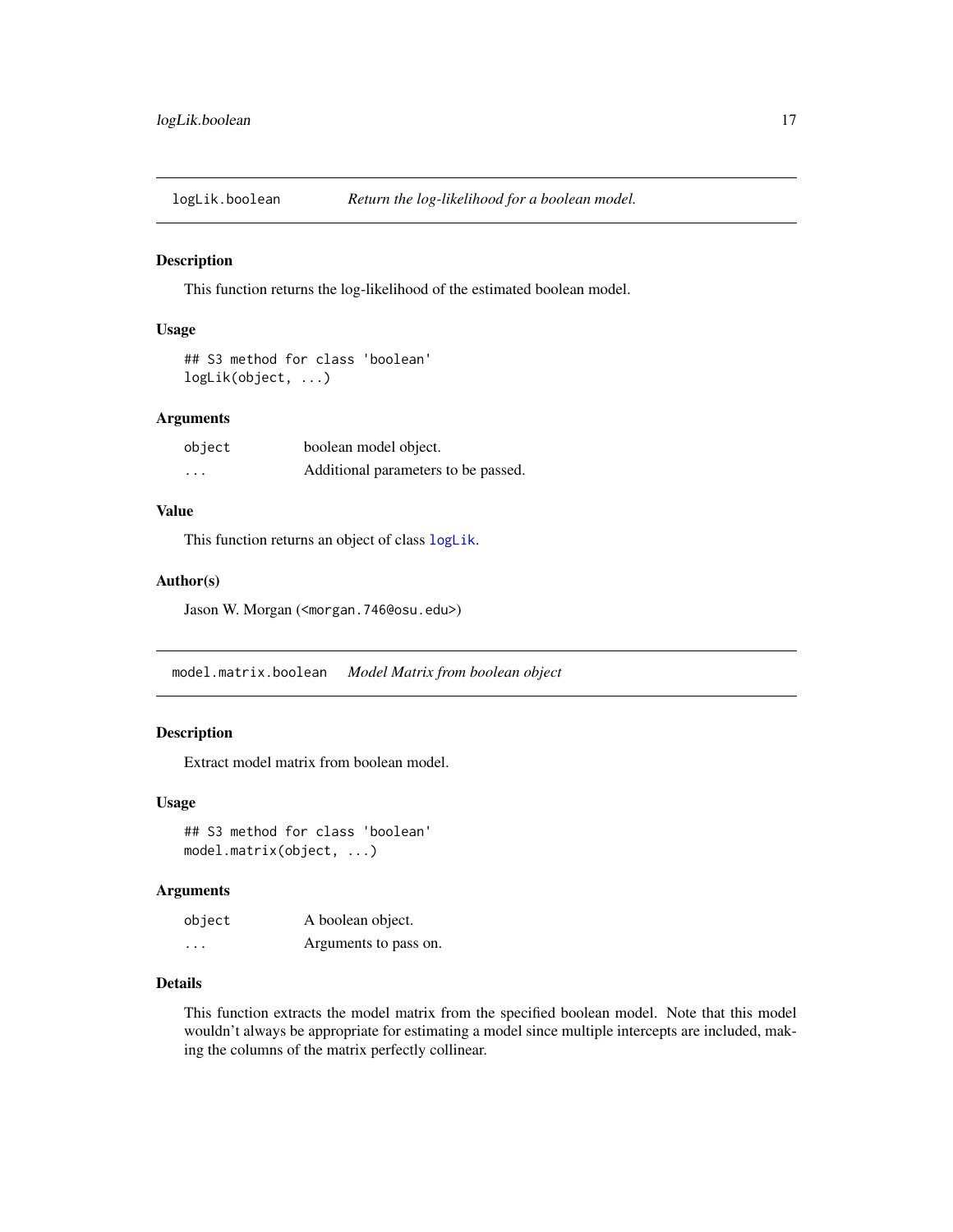# <span id="page-17-0"></span>Value

An n-by-k model matrix.

#### Author(s)

Jason W. Morgan (<morgan.746@osu.edu>)

# nobs.boolean *Extract the Number of Observations from a Fit.*

# Description

Extract the Number of Observations from a Fit.

# Usage

## S3 method for class 'boolean' nobs(object, ...)

# Arguments

| object   | boolean model object                             |
|----------|--------------------------------------------------|
| $\cdots$ | further arguments to be passed to other methods. |

# Details

Extract the Number of Observations from a Fit.

# Value

An integer.

# Author(s)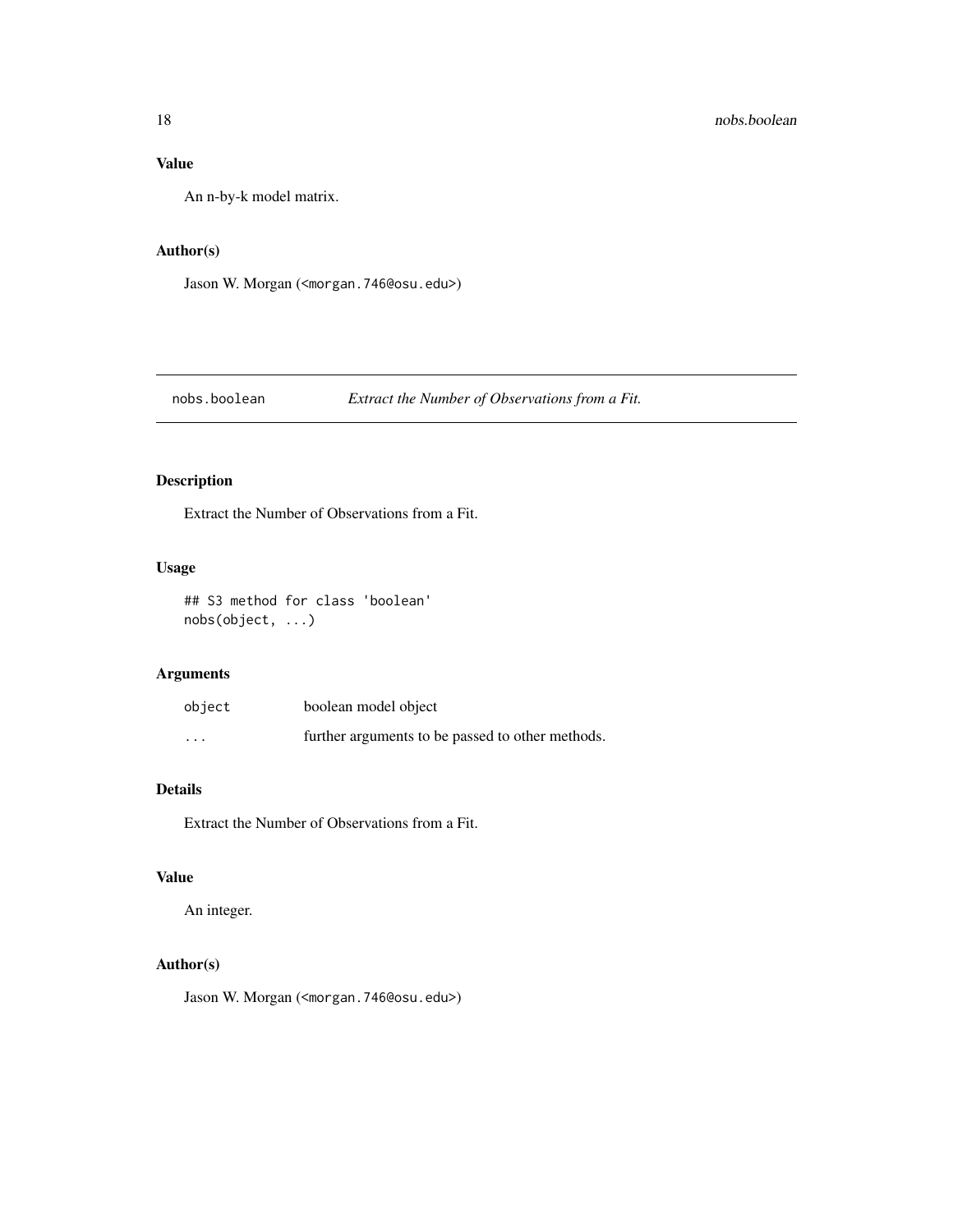<span id="page-18-0"></span>

Plot predicted probabilities for selected covariates. Adjust default plot produced by [boolprob](#page-11-1) to fit the user's preferences.

# Usage

## S3 method for class 'boolprob'  $plot(x, y = NULL, ...)$ 

#### Arguments

| $\mathsf{x}$ | boolprob object.                                                                                                  |
|--------------|-------------------------------------------------------------------------------------------------------------------|
| y            | character or numeric vector specifying the covariates for which the predicted<br>probabilities should be plotted. |
| $\cdots$     | additional arguments to pass to update. trell is. See xyplot for details.                                         |

# Value

Plots the predicted probabilities for the selected covariates.

#### Author(s)

Jason W. Morgan (<morgan.746@osu.edu>)

plot.boolprof *Profile Likelihood Plot*

# Description

Plot the profile likelihoods for selected covariates. Adjust default plot produced by [boolprof](#page-13-1) to fit the user's preferences.

#### Usage

```
## S3 method for class 'boolprof'
plot(x, y = NULL, ...)
```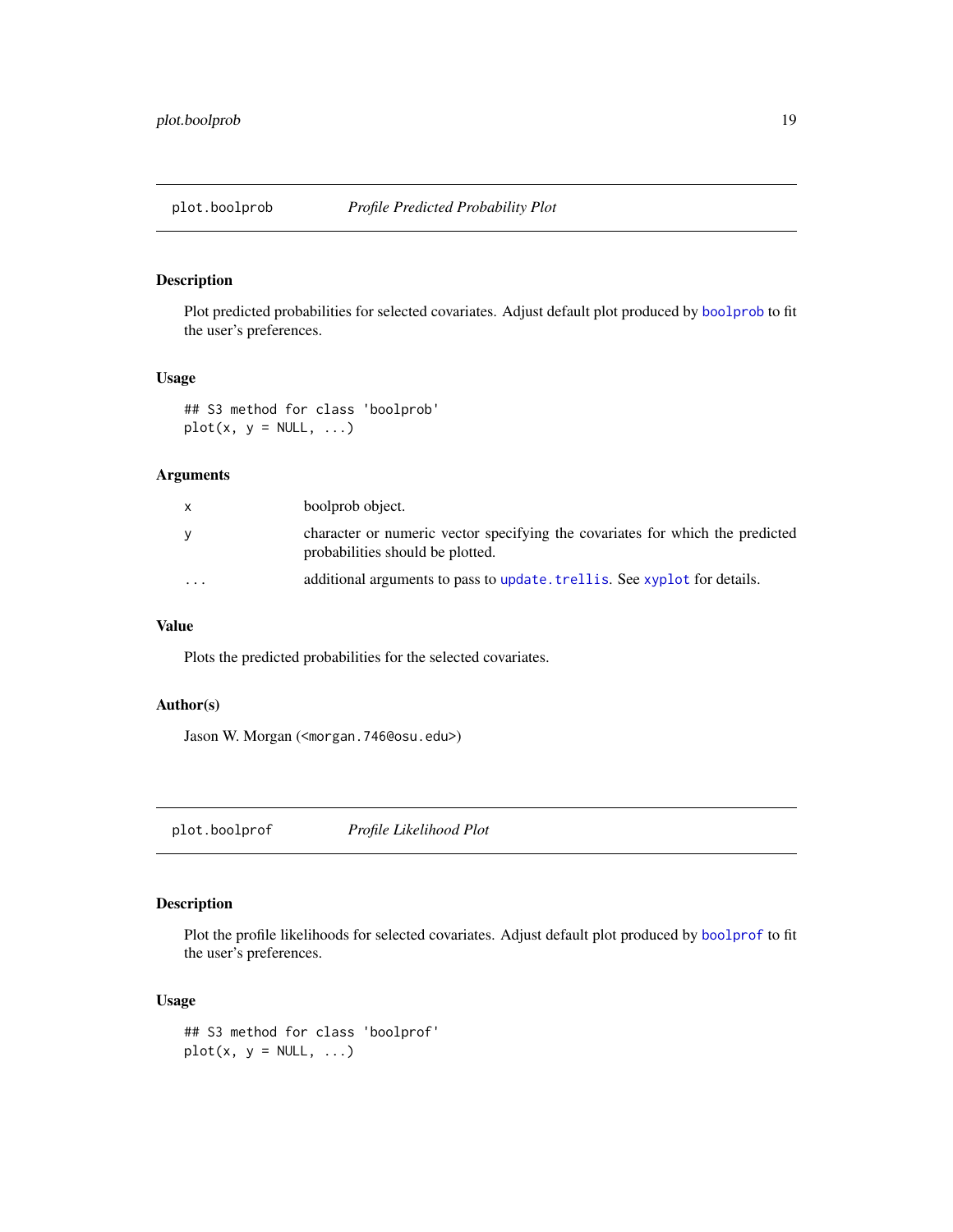# <span id="page-19-0"></span>Arguments

| $\mathsf{X}$            | boolprof object.                                                                                                |
|-------------------------|-----------------------------------------------------------------------------------------------------------------|
| <b>V</b>                | character or numeric vector specifying the covariates for which the profiled like-<br>lihood should be plotted. |
| $\cdot$ $\cdot$ $\cdot$ | additional arguments to pass to update. trell is. See xyplot for details.                                       |

# Value

Plots the profile likelihood for the selected covariates.

#### Author(s)

Jason W. Morgan <morgan.746@osu.edu>

predict.boolean *Predicted Probabilities*

# Description

Calculate predicted probabilities

#### Usage

```
## S3 method for class 'boolean'
predict(object, newdata = NULL, ...)
```
# Arguments

| object  | boolean object.                                                                                                                                                                                                                      |
|---------|--------------------------------------------------------------------------------------------------------------------------------------------------------------------------------------------------------------------------------------|
| newdata | optionally, a data frame containing the covariate profiles to predict. If omitted,<br>the original data used in fitting the model will be used. Note that newdata must<br>have the same structure as that returned by model, matrix. |
| .       | Additional parameters to pass on.                                                                                                                                                                                                    |

# Details

Calculate predicted probabilities for each observation.

# Value

A vector of predicted probabilities for the covariate profiles specified in newdata.

# Author(s)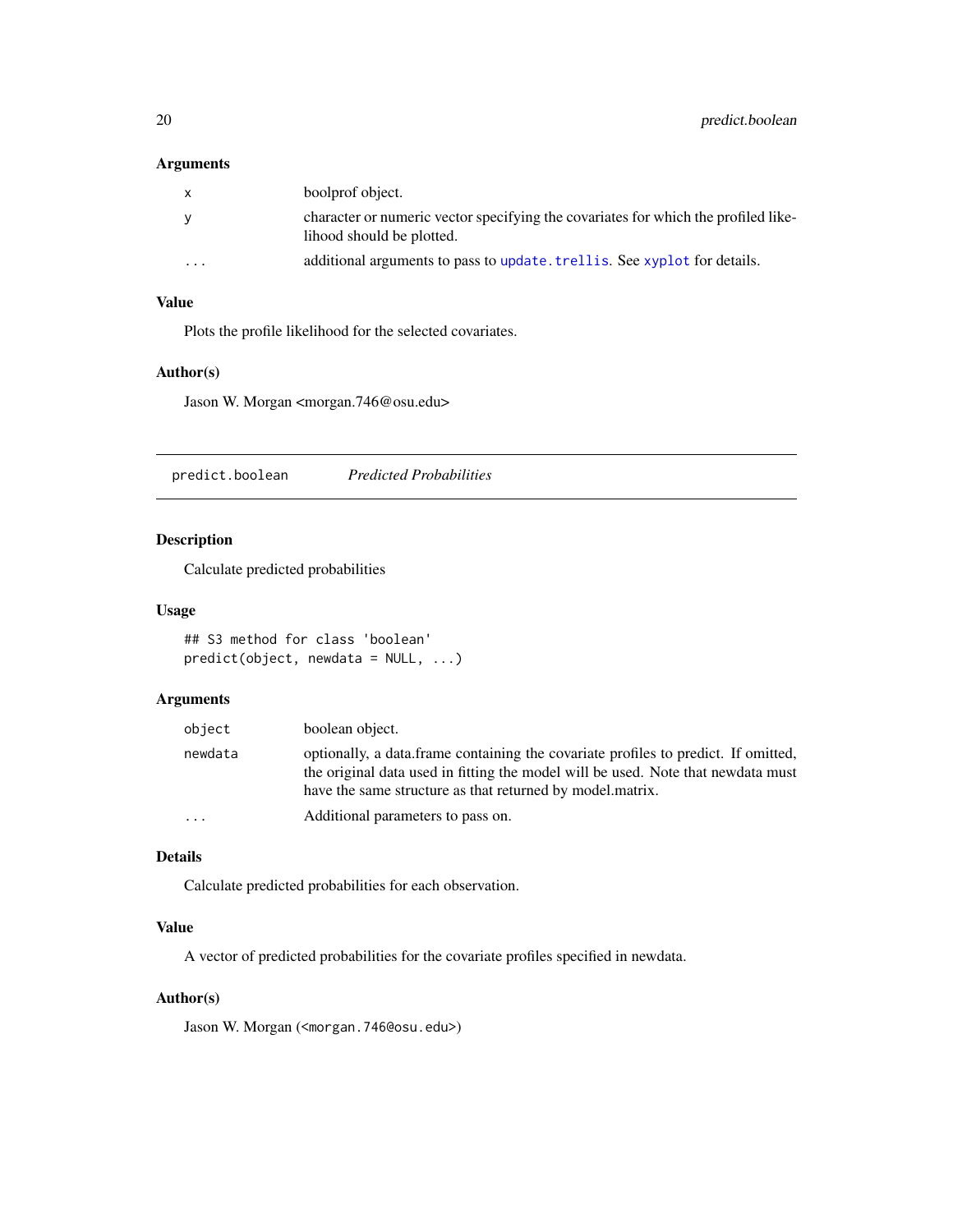<span id="page-20-0"></span>

Default print for boolboot objects.

# Usage

## S3 method for class 'boolboot'  $print(x, \ldots)$ 

#### Arguments

| $\boldsymbol{\mathsf{x}}$ | boolboot object.                  |
|---------------------------|-----------------------------------|
| $\cdot$                   | Additional parameters to pass on. |

# Details

Default print for boolboot objects.

#### Value

Print results in abbreviated summary.

# Author(s)

Jason W. Morgan (<morgan.746@osu.edu>)

print.boolean *Print a brief summary of a boolean model fit.*

# Description

This function prints a brief summary of the model fit to the user. The details of a model fit are provided by summary.boolean. If the model was not fit, this simply reports some summary statistics about the unfit model.

#### Usage

```
## S3 method for class 'boolean'
print(x, \ldots)
```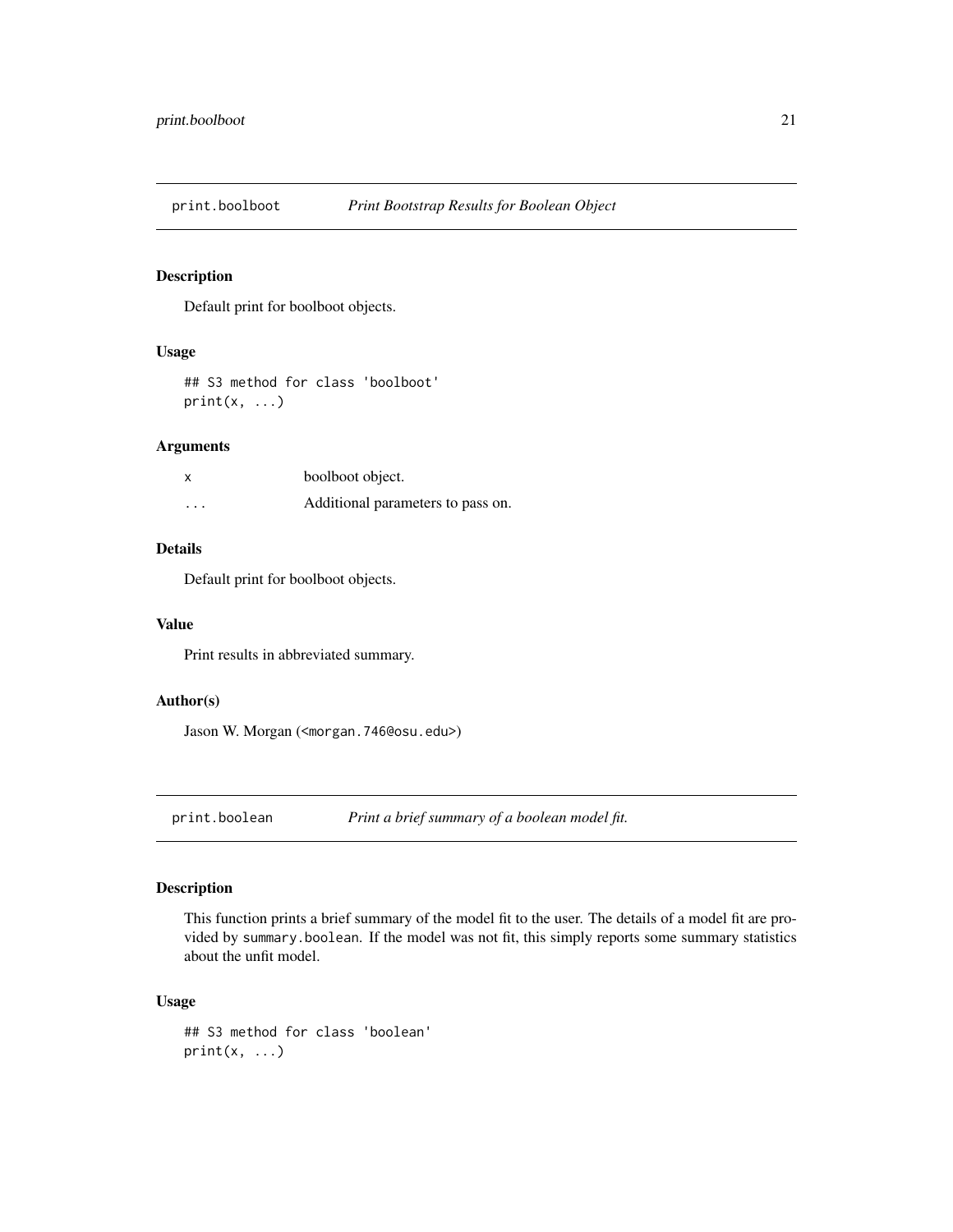# <span id="page-21-0"></span>Arguments

| x        | boolean object.                     |
|----------|-------------------------------------|
| $\cdots$ | Additional parameters to be passed. |

# Value

print brief summary of the model and the model fit (if available).

# Author(s)

Jason W. Morgan (<morgan.746@osu.edu>)

print.boolprob *Default print method for boolprob objects.*

# Description

This is the default print object for boolprob objects.

# Usage

## S3 method for class 'boolprob'  $print(x, \ldots)$ 

# Arguments

|          | object of the boolprob-class.                                    |
|----------|------------------------------------------------------------------|
| $\cdots$ | Additional arguments that are passed to the lattice plot object. |

# Value

Plots the estimated predicted probabilities.

# Author(s)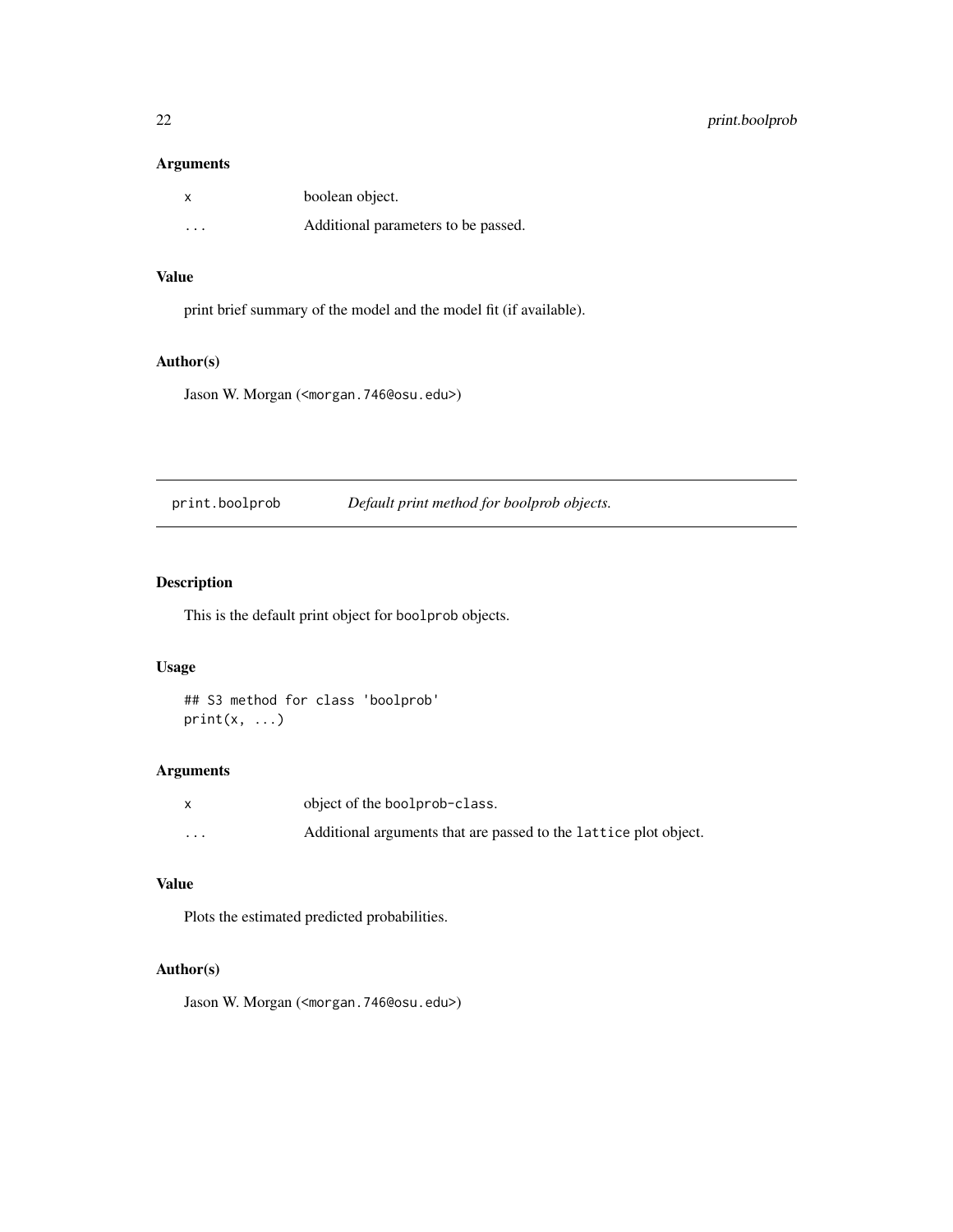<span id="page-22-0"></span>

This is the default print object for boolprof objects.

# Usage

```
## S3 method for class 'boolprof'
print(x, \ldots)
```
# Arguments

|          | object of the boolprof-class.                                    |
|----------|------------------------------------------------------------------|
| $\cdots$ | Additional arguments that are passed to the lattice plot object. |

#### Value

Plots the estimated log-likelihood profiles.

#### Author(s)

Jason W. Morgan (<morgan.746@osu.edu>)

print.boolsum *Print summary of boolean model as described in* boolsum *object.*

# Description

This function prints a summary of a boolean model as described in a boolsum, itself the result of calling summary on an object of class boolean.

# Usage

## S3 method for class 'boolsum'  $print(x, \ldots)$ 

#### Arguments

|          | object of class boolsum.            |
|----------|-------------------------------------|
| $\cdots$ | Additional parameters to be passed. |

# Value

Prints summary information about the boolean model fit.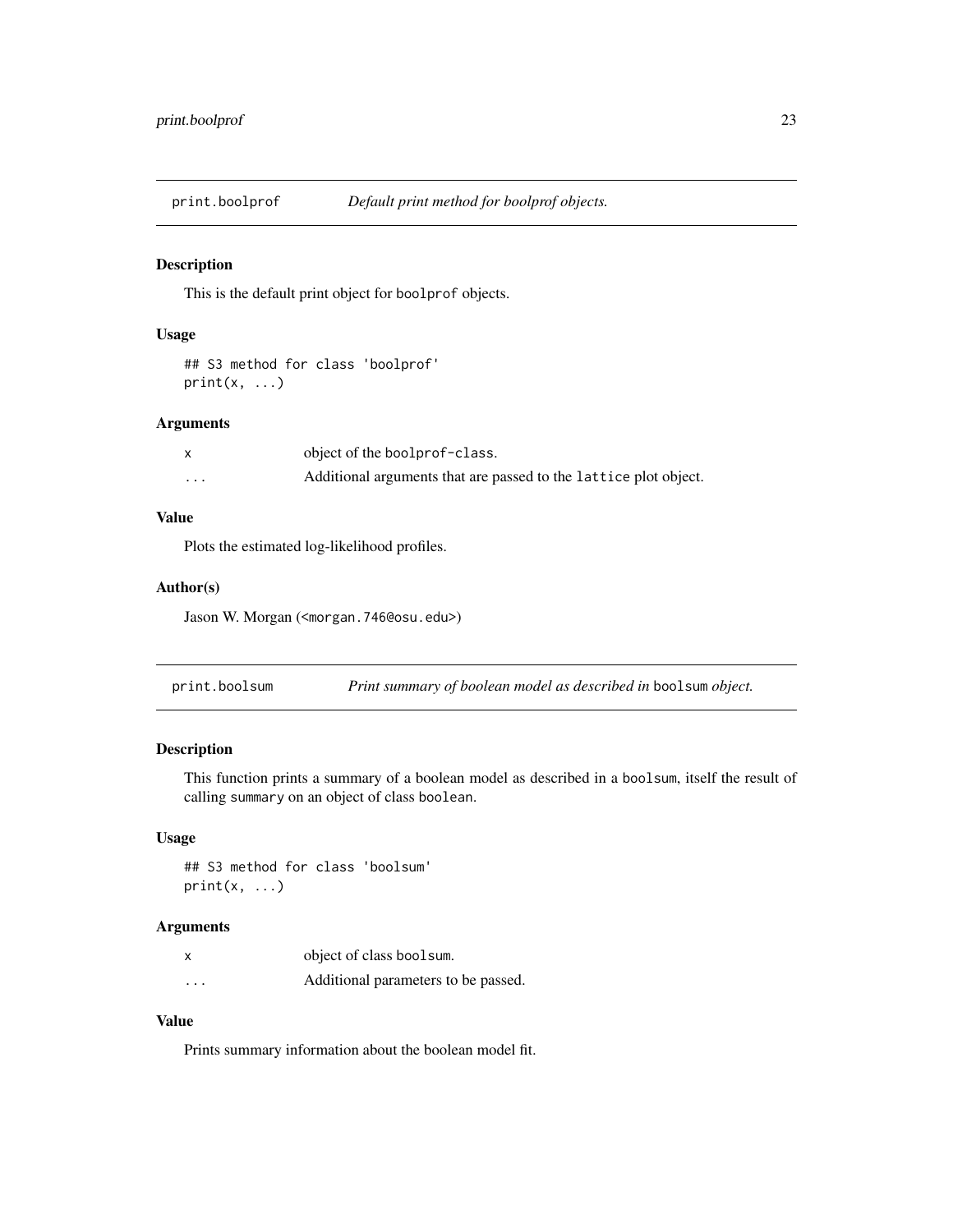# <span id="page-23-0"></span>Author(s)

Jason W. Morgan (<morgan.746@osu.edu>)

summary.boolboot *Print Bootstrap Results for Boolean Object*

# Description

Summary function for boolboot objects.

#### Usage

## S3 method for class 'boolboot' summary(object, ...)

# Arguments

| object                  | object of class boolboot.         |
|-------------------------|-----------------------------------|
| $\cdot$ $\cdot$ $\cdot$ | additional parameters to pass on. |

#### Details

Summary function for boolboot objects.

#### Value

Prints a summary.

#### Author(s)

Jason W. Morgan (<morgan.746@osu.edu>)

<span id="page-23-1"></span>summary.boolean *Create a summary object from a boolean estimate.*

# Description

This function calculates the standard model fit summary information given the model object.

# Usage

```
## S3 method for class 'boolean'
summary(object, ...)
```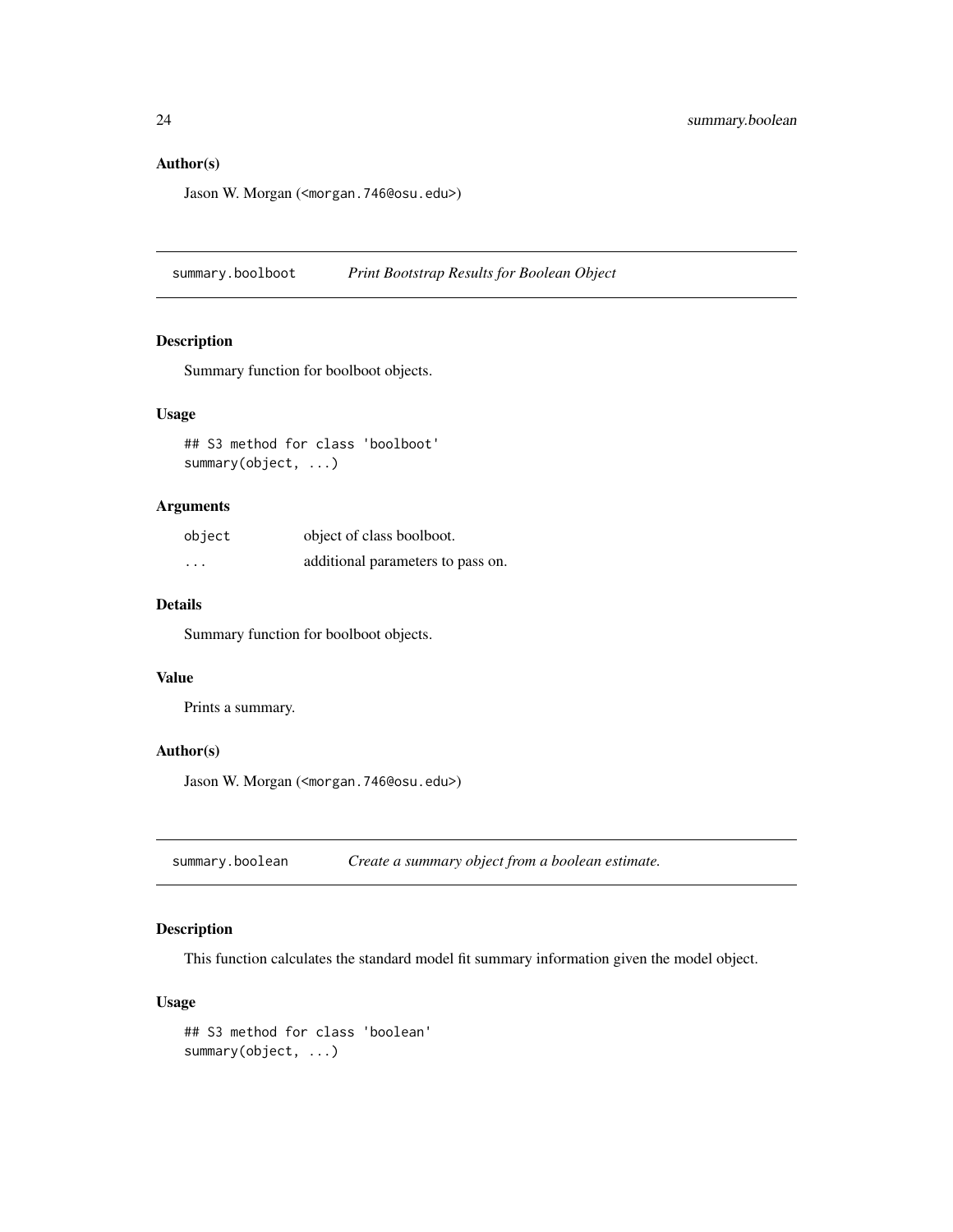## <span id="page-24-0"></span>vcov.boolean 25

# Arguments

| object   | object of class boolean.            |
|----------|-------------------------------------|
| $\cdots$ | Additional parameters to be passed. |

### Value

A list of class [boolsum-class](#page-15-1).

# Author(s)

Jason W. Morgan (<morgan.746@osu.edu>)

vcov.boolean *Variance-Covariance Matrix for Boolean Model*

# Description

Calculate the variance-covariance matrix for a boolean object.

### Usage

## S3 method for class 'boolean' vcov(object, ...)

# Arguments

| object   | boolean object.                   |
|----------|-----------------------------------|
| $\cdots$ | Additional parameters to pass on. |

# Details

Calculate the variance-covariance matrix for a boolean object.

# Value

A matrix, the negative of the inverse Hessian.

# Author(s)